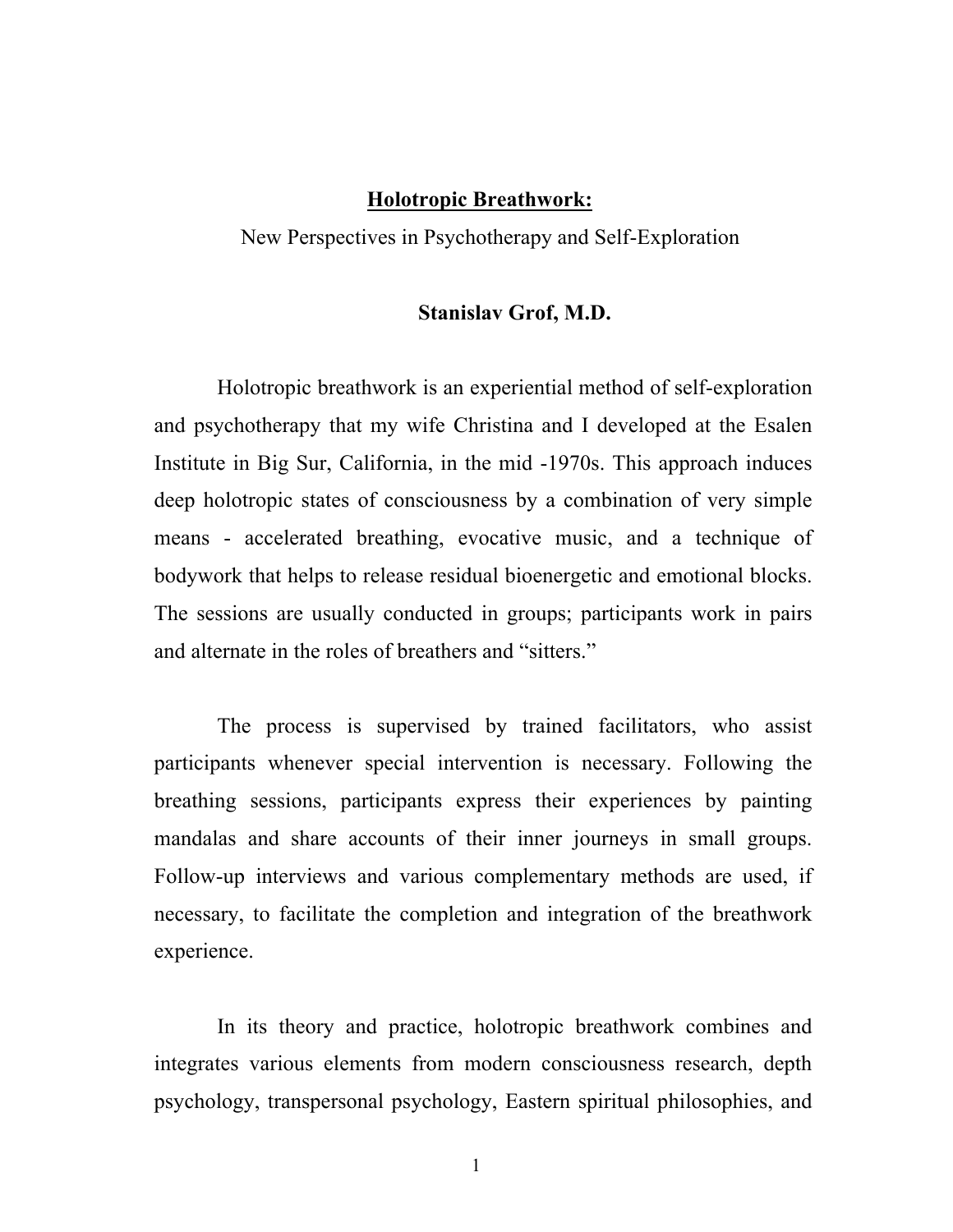native healing practices. It differs significantly from traditional forms of psychotherapy, which use primarily verbal means, such as psychoanalysis and various other schools of depth psychology derived from it. It shares certain common characteristics with the experiential therapies of humanistic psychology, such as Gestalt practice and the neo-Reichian approaches, which emphasize direct emotional expression and work with the body. However, the unique feature of holotropic breathwork is that it utilizes the therapeutic potential of holotropic states of consciousness.

The extraordinary healing power of holotropic states - which ancient and native cultures used for centuries or even millennia in their ritual, spiritual, and healing practices - was confirmed by modern consciousness research conducted in the second half of the twentieth century. This research has also shown that the phenomena occurring during these states and associated with them represent a critical challenge for current conceptual frameworks used by academic psychiatry and psychology and for their basic metaphysical assumptions. The work with holotropic breathwork thus requires a new understanding of consciousness and of the human psyche in health and disease. The basic principles of this new psychology were discussed in another context (Grof 2001, 2007).

#### **Essential Components of Holotropic Breathwork**

Holotropic breathwork combines very simple means - faster breathing, evocative music, and releasing bodywork - to induce intense holotropic states of consciousness; it uses the remarkable healing and transformative power of these states. This method provides access to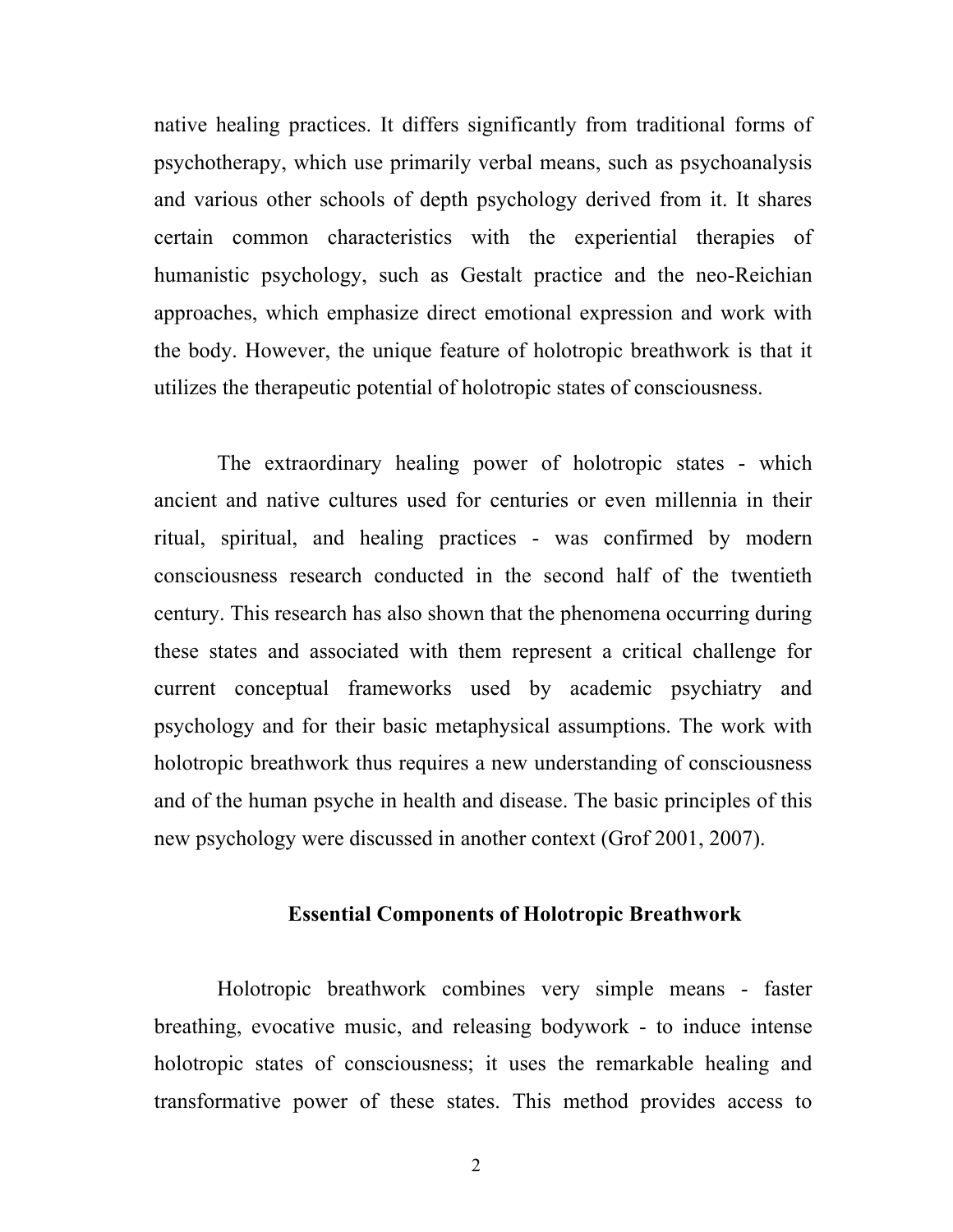biographical, perinatal, and transpersonal domains of the unconscious and thus to deep psychospiritual roots of emotional and psychosomatic disorders. It also makes it possible to utilize the mechanisms of healing and personality transformation that operate on these levels of the psyche. The process of self-exploration and therapy in holotropic breathwork is spontaneous and autonomous; it is governed by inner healing intelligence, rather than following instructions and guidelines of a particular school of psychotherapy.

 Most of the recent revolutionary discoveries concerning consciousness and the human psyche on which holotropic breathwork is based are new only for modern psychiatry and psychology. They have a long history as integral parts of ritual and spiritual life of many ancient and native cultures and their healing practices. Basic principles of holotropic breathwork thus represent rediscovery, validation, and modern reformulation of ancient wisdom and procedures, some of which can be traced to the dawn of human history. As we will see, the same is true for the principal constituents used in the practice of holotropic breathwork – breathing, instrumental music and chanting, bodywork, and mandala drawing or other forms of artistic expression. They have been used for millennia in healing ceremonies and ritual practices of all pre-industrial human groups.

# *The Healing Power of Breath*

In ancient and pre-industrial societies, breath and breathing have played a very important role in cosmology, mythology, and philosophy, as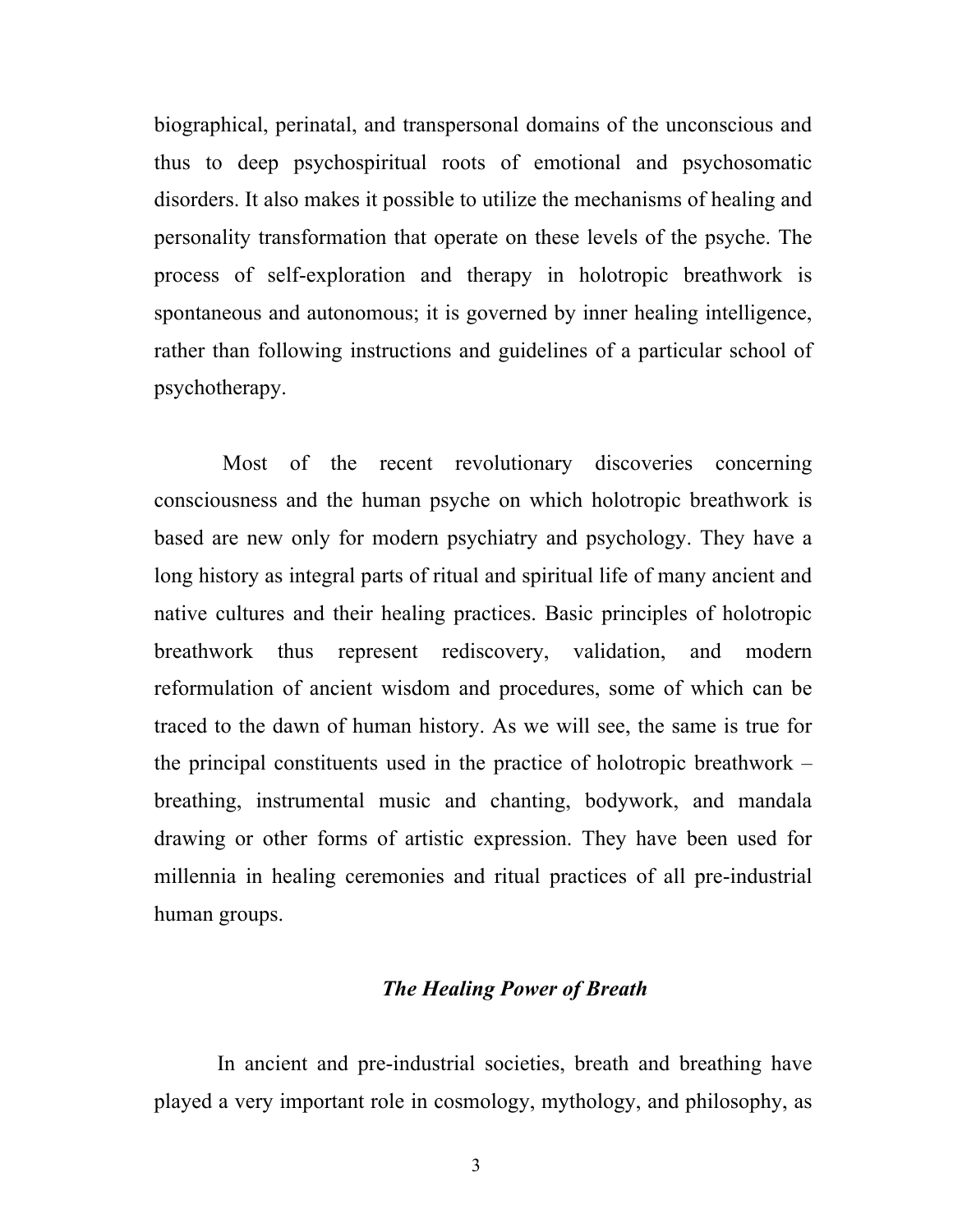well as an important tool in ritual and spiritual practice. Various breathing techniques have been used since time immemorial for religious and healing purposes. Since earliest times, virtually every major psychospiritual system seeking to comprehend human nature has viewed breath as a crucial link between nature, the human body, the psyche, and the spirit. This is clearly reflected in the words many languages use for breath.

In the ancient Indian literature, the term *prana* meant not only physical breath and air, but also the sacred essence of life. Similarly, in traditional Chinese medicine, the word *chi* refers to the cosmic essence and the energy of life, as well as the natural air we breathe by our lungs. In Japan, the corresponding word is *ki*. Ki plays an extremely important role in Japanese spiritual practices and martial arts. In ancient Greece, the word *pneuma* meant both air or breath and spirit or the essence of life. The Greeks also saw breath as being closely related to the psyche. The term *phren* was used both for the diaphragm, the largest muscle involved in breathing, and mind (as we see in the term *schizophrenia* = literally split mind).

In the old Hebrew tradition, the same word, *ruach,* denoted both breath and creative spirit, which were seen as identical. The following quote from Genesis shows the close relationship between God, breath, and life: "Then the Lord God formed man {Hebrew *adam*} from the dust of the ground, and breathed into his nostrils the breath of life; and the man became a living being." In Latin the same name was used for breath and spirit - *spiritus*. Similarly, in Slavic languages, spirit and breath have the same linguistic root.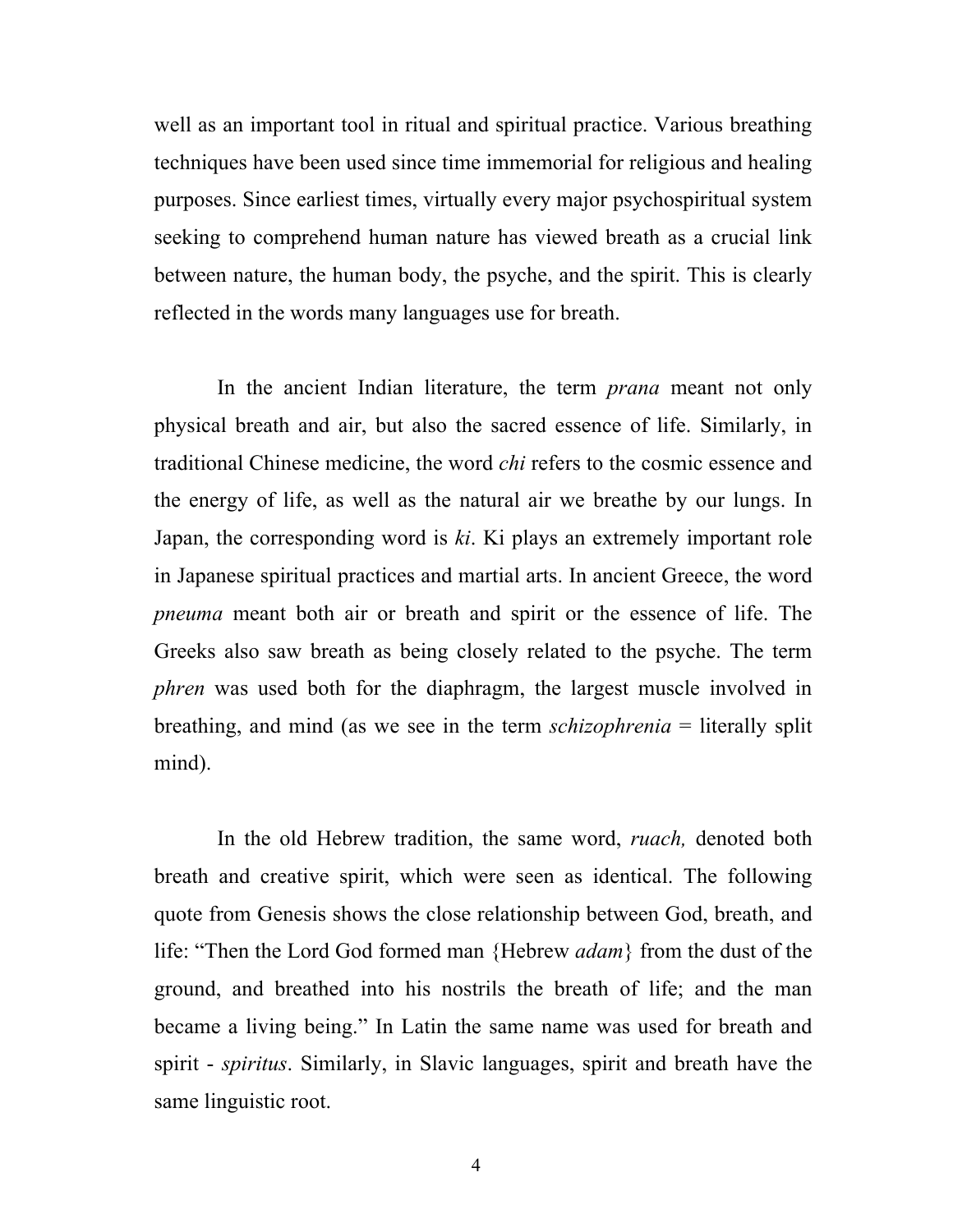In the native Hawaiian tradition and medicine (kanaka maoli lapa'au), the word *ha* means the divine spirit, wind, air, and breath. It is contained in the popular Hawaiian *aloha*, expression that is used in many different contexts. It is usually translated as presence (*alo*) of the Divine Breath (*ha*). Its opposite, *ha'ole*, meaning literally without breath or without life, is a term that native Hawaiians have applied to white-skinned foreigners since the arrival of the infamous British sea captain James Cook in 1778. The kahunas, "Keepers of Secret Knowledge," have used breathing exercises to generate spiritual energy (*mana*).

It has been known for centuries that it is possible to influence consciousness by techniques that involve breathing. The procedures that have been used for this purpose by various ancient and non-Western cultures cover a very wide range from drastic interference with breathing to subtle and sophisticated exercises of various spiritual traditions. Thus the original form of baptism practiced by the Essenes involved forced submersion of the initiate under water for an extended period of time. This resulted in a powerful experience of death and rebirth. In some other groups, the neophytes were half-choked by smoke, by strangulation, or by compression of the carotid arteries.

Profound changes in consciousness can be induced by both extremes in the breathing rate, hyperventilation and prolonged withholding of breath, as well as by using them in an alternating fashion. Very sophisticated and advanced methods of this kind can be found in the ancient Indian science of breath, or *pranayama*. William Walker Atkinson,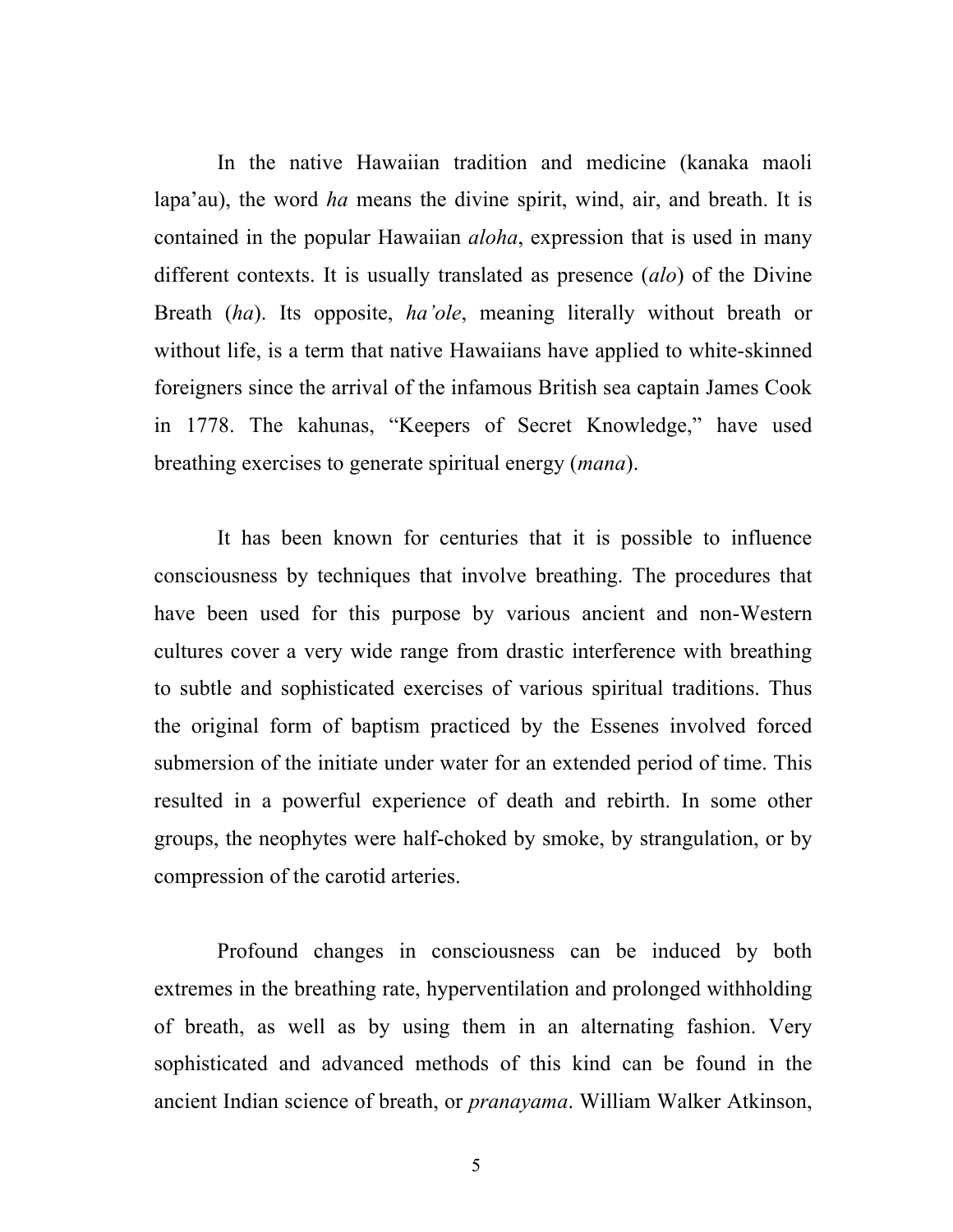American writer, who was influential in the turn-of-the-century (1890s-1900s) spiritual/philosophical movement wrote under the pseudonym Yogi Ramacharaka a comprehensive treatise on the Hindu science of breath (Ramacharaka 1903).

Specific techniques involving intense breathing or withholding of breath are also part of various exercises in Kundalini Yoga, Siddha Yoga, the Tibetan Vajrayana, Sufi practice, Burmese Buddhist and Taoist meditation, and many others. Indirectly, the depth and rhythm of breathing gets profoundly influenced by such ritual artistic performances, as the Balinese monkey chant or Ketjak, the Inuit Eskimo throat music, Tibetan and Mongolian multivocal chanting, and singing of kirtans, bhajans, or Sufi chants.

More subtle techniques, which emphasize special awareness in relation to breathing rather than changes of the respiratory dynamics, have a prominent place in Buddhism. Anāpānasati is a basic form of meditation taught by the Buddha; it means literally "mindfulness of breathing" (from the Pali *an* $\bar{a}$ *p* $\bar{a}$ *na* = inhalation and exhalation and *sati* = mindfulness). Buddha's teaching of anāpāna was based on his experience in using it as a means of achieving his own enlightenment. He emphasized the importance of not being mindful only of one's breath, but using the breath to become aware of one's entire body and of all of one's experience. According to the Anāpānasati Sutta (*sutra*), practicing this form of meditation leads to the removal of all defilements (*kilesa*). The Buddha taught that systematic practice of anāpānasati would lead to the final release (*nirv* ā*na* or *nibāna*).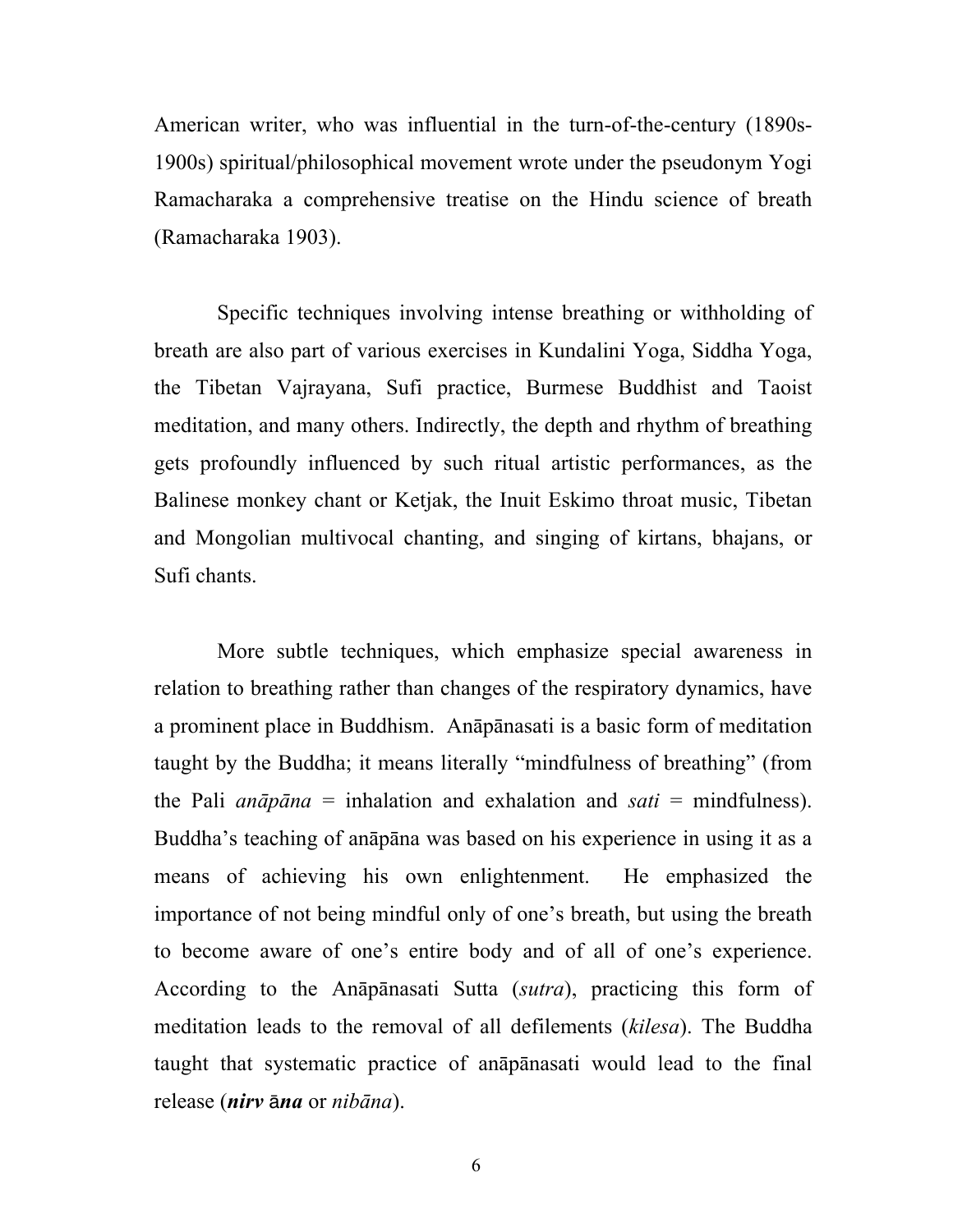Anāpānasati is practiced in connection with Vipassanā (insight meditation) and Zen meditation (*shikantaza*, literally *"just sitting*"). The essence of anāpānasati as the core meditation practice in Buddhism, especially the Theravada school, is to be merely a passive observer of the natural involuntary breathing process. This is in sharp contrast with the yogic pranayama practices, which employ breathing techniques that aim for rigorous control of breath. However, anāpānasati is not the only Buddhist form of breathing meditation. In the Buddhist spiritual practices used in Tibet, Mongolia, and Japan, the control of breathing plays an important role. Cultivation of special attention to breathing represents also an essential part of certain Taoist and Christian practices.

In materialistic science, breathing lost its sacred meaning and was stripped of its connection to the psyche and spirit. Western medicine reduced it to an important physiological function. The physical and psychological manifestations that accompany various respiratory maneuvers, have all been pathologized. The psychosomatic response to faster breathing, the so-called *hyperventilation syndrome*, is considered a pathological condition, rather than what it really is, a process that has an enormous healing potential. When hyperventilation occurs spontaneously, it is routinely suppressed by administration of tranquilizers, injections of intravenous calcium, and application of a paperbag over the face to increase the concentration of carbon dioxide and combat the alkalosis caused by faster breathing.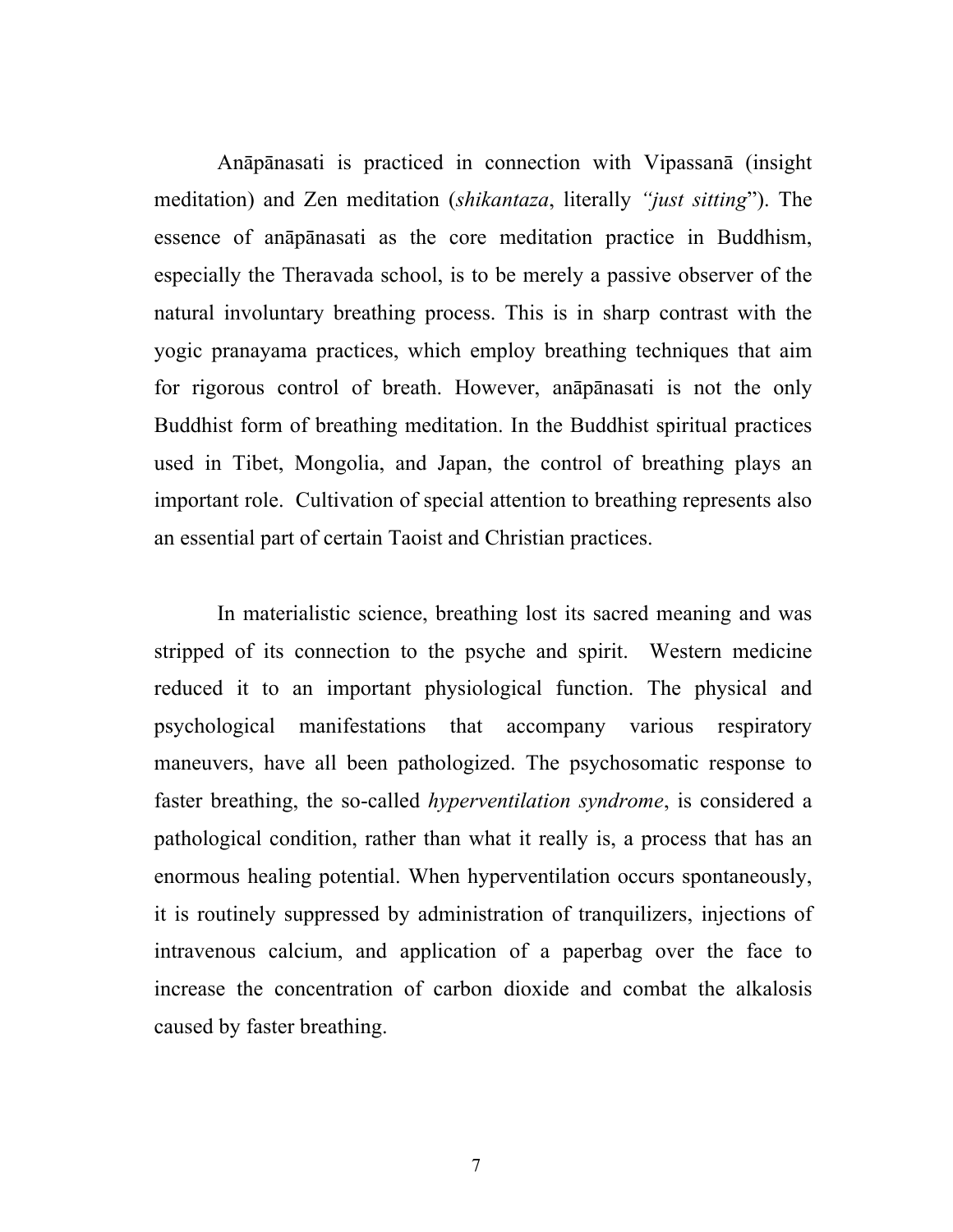In the last few decades, Western therapists rediscovered the healing potential of breath and developed techniques that utilize it. We have ourselves experimented in the context of our monthlong seminars at the Esalen Institute in Big Sur, California, with various approaches involving breathing. These included both breathing exercises from ancient spiritual traditions under the guidance of Indian and Tibetan teachers and techniques developed by Western therapists. Each of these approaches has a specific emphasis and uses breath in a different way. In our own search for an effective method of using the healing potential of breath, we tried to simplify this process as much as possible.

We came to the conclusion that it is sufficient to breathe faster and more effectively than usual and with full concentration on the inner process. Instead of emphasizing a specific technique of breathing, we follow even in this area the general strategy of holotropic work - to trust the intrinsic wisdom of the body and follow the inner clues. In holotropic breathwork, we encourage people to begin the session with faster and somewhat deeper breathing, tying inhalation and exhalation into a continuous circle of breath. Once in the process, they find their own rhythm and way of breathing.

We have been able to confirm repeatedly Wilhelm Reich's observation that psychological resistances and defenses are associated with restricted breathing (Reich 1949, 1961). Respiration is an autonomous function, but it can also be influenced by volition. Deliberate increase of the pace of breathing typically loosens psychological defenses and leads to a release and emergence of unconscious (and superconscious) material.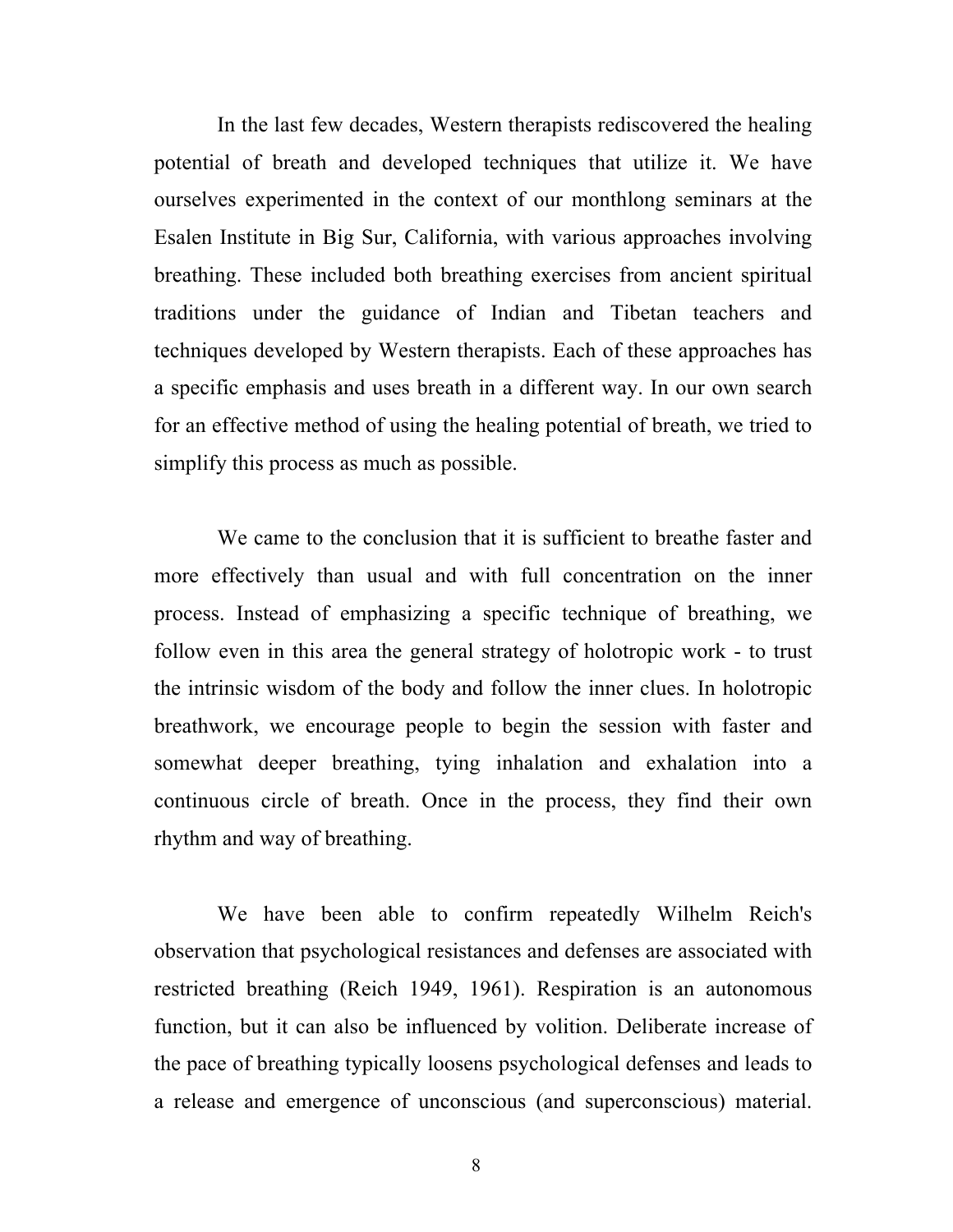Unless one has witnessed or experienced this process personally, it is difficult to believe on theoretical grounds alone the power and efficacy of this technique.

#### *The Therapeutic Potential of Music*

In holotropic breathwork, the consciousness-expanding effect of breath is combined with evocative music. Like breathing, music and other forms of sound technology have been used for millennia as powerful tools in ritual and spiritual practice. Monotonous drumming, rattling, chanting, instrumental music, and other forms of sound-producing techniques have long represented the principle tools of shamans in many different parts of the world. Many preindustrial cultures have developed quite independently drumming rhythms that in laboratory experiments have remarkable effect on the electric activity of the brain (Goldman 1952, Jilek 1974, 1982; Neher 1961, 1962). The archives of cultural anthropologists contain countless examples of trance-inducing methods of extraordinary power combining instrumental music, chanting, and dancing.

In many cultures, sound technology has been used specifically for healing purposes in the context of intricate ceremonies. The Navajo healing rituals conducted by trained singers have astounding complexity that has been compared to that of the scripts of Wagnerian operas. The trance dance of the !Kung Bushmen of the African Kalahari Desert combined with extended drumming has enormous healing power, as has been documented in many anthropological studies and movies (Lee and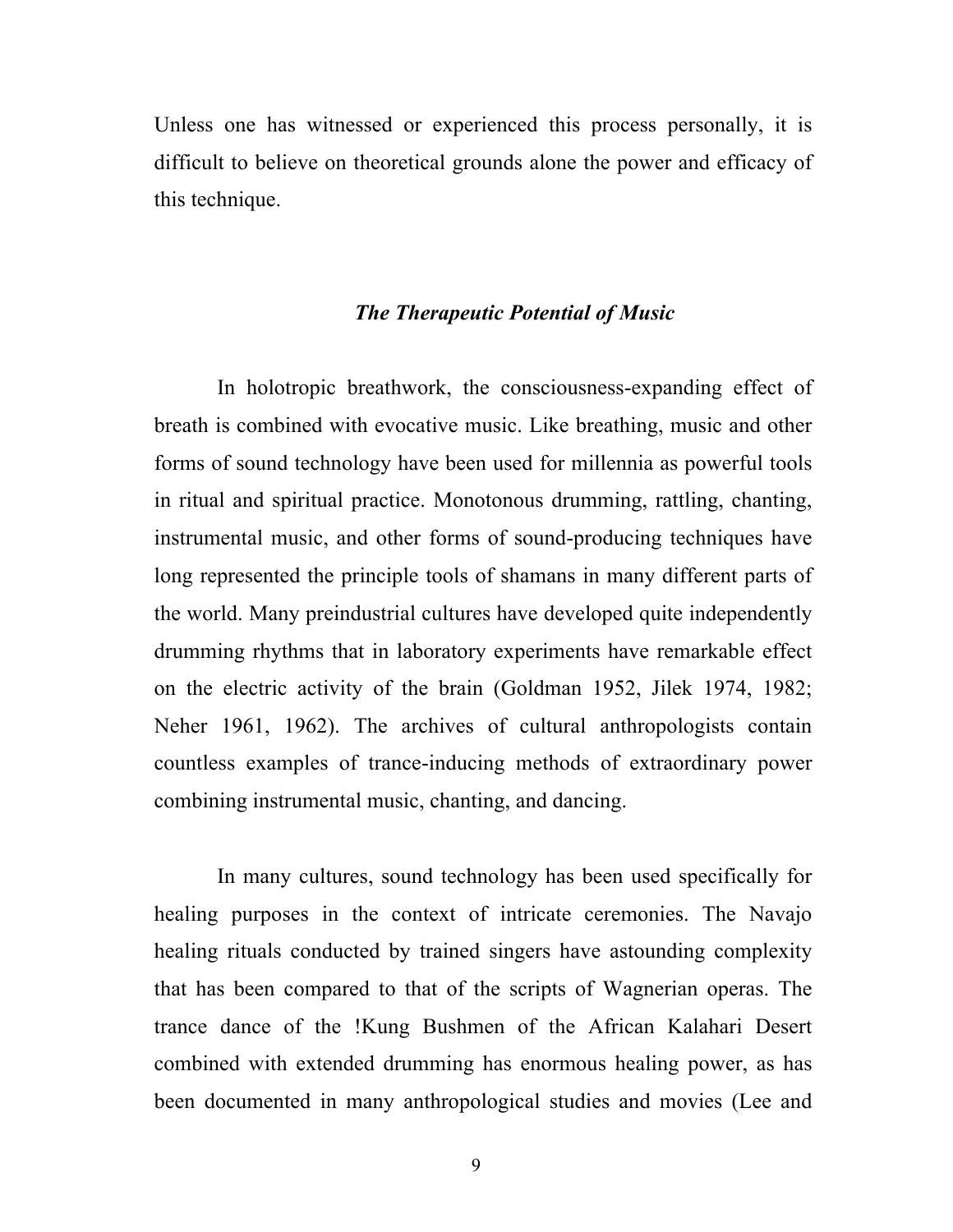DeVore 1976; Katz 1976). The healing potential of the syncretistic religious rituals of the Caribbean and South America, such as the Cuban *santeria* or Brazilian *umbanda* is recognized by many professionals in these countries who have traditional Western medical training. Remarkable instances of emotional and psychosomatic healing occur in the meetings of Christian groups using music, singing, and dance, such as the Snake Handlers (Holy Ghost People), and the revivalists or members of the Pentecostal Church.

Some great spiritual traditions have developed sound technologies that do not induce just a general trance state, but have a specific effect on consciousness and the human psyche and body. Thus the Indian teachings postulate a specific connection between certain acoustic frequencies and the individual chakras. With systematic use of this knowledge, it is possible to influence the state of consciousness in a predictable and desirable way. The ancient Indian tradition called *nada yoga* or the way to union through sound has the reputation to maintain, improve, and restore emotional, psychosomatic, and physical health and well-being.

Examples of extraordinary vocal performances used for ritual, spiritual, and healing purposes are the multivocal chanting of the Tibetan Gyotso monks and of the Mongolian and Tuva shamans, the Hindu bhajans and kirtans, the Santo Daime chants (Ikaros) used in the ayahuasca ceremonies, the throat music of the Inuit Eskimo people, or the sacred chants (*dhikrs*) of various Sufi orders, The above are just a few examples of the extensive use of instrumental music and chanting for healing, ritual, and spiritual purposes.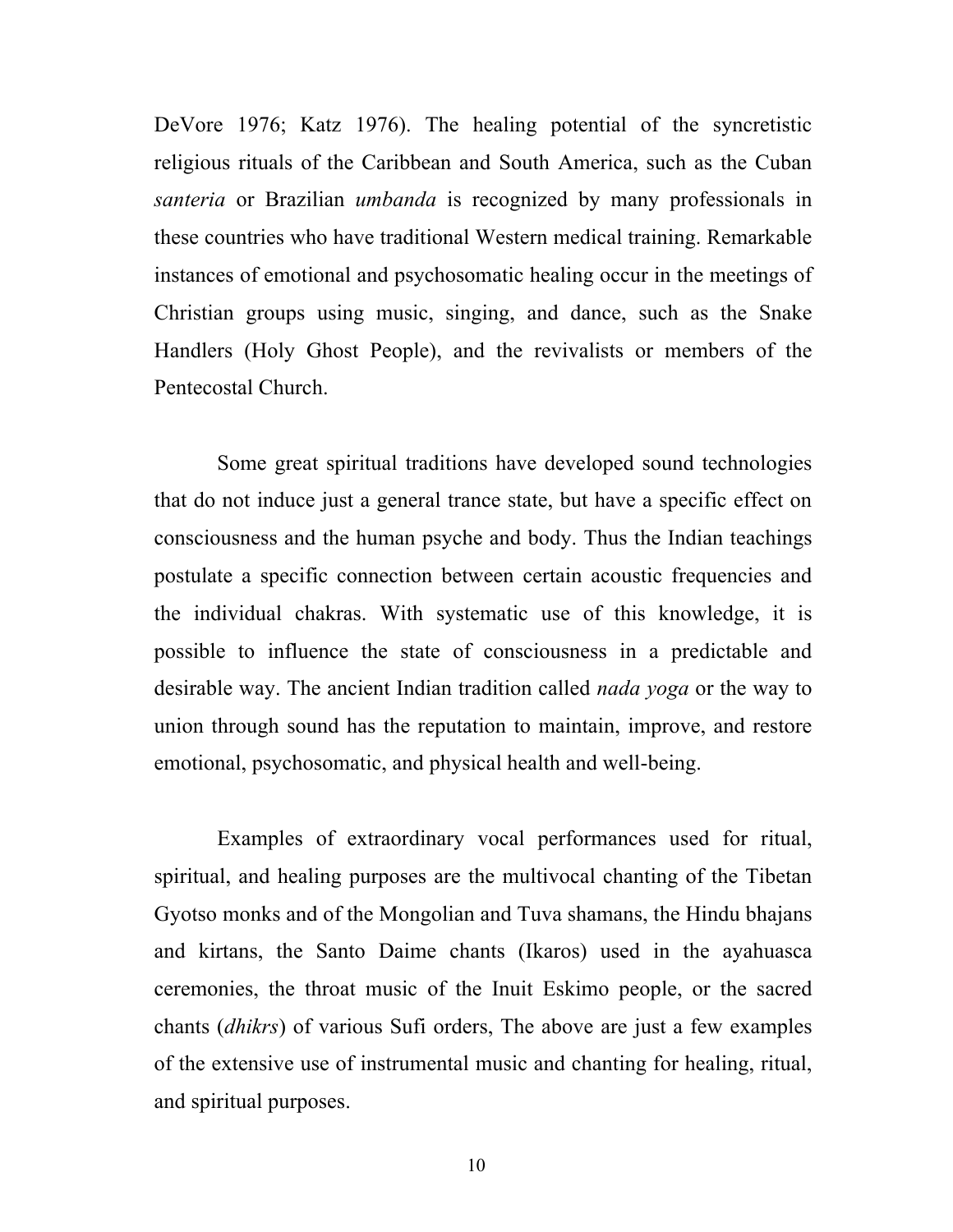We used music systematically in the program of psychedelic therapy at the Maryland Psychiatric Research Center in Baltimore, Maryland, and have learned much about its extraordinary potential for psychotherapy. Carefully selected music seems to be of particular value in holotropic states of consciousness, where it has several important functions. It mobilizes emotions associated with repressed memories, brings them to the surface, and facilitates their expression. It helps to open the door into the unconscious, intensifies and deepens the therapeutic process, and provides a meaningful context for the experience. The continuous flow of music creates a carrier wave that helps the subject move through difficult experiences and impasses, overcome psychological defenses, surrender, and let go. In holotropic breathwork sessions, which are usually conducted in groups, music has an additional function: it masks the noises made by the participants and weaves them into a dynamic esthetic gestalt.

To use music as a catalyst for deep self-exploration and experiential work, it is necessary to learn a new way of listening to music and relating to it that is alien to our culture. In the West, we employ music frequently as an acoustic background that has little emotional relevance. Typical examples would be use of popular music in cocktail parties or piped music (*muzak*) in shopping areas and workspaces. A different approach used by sophisticated audiences is the disciplined and attentive listening to music in theaters and concert halls. The dynamic and elemental way of using music characteristic of rock concerts comes closer to the use of music in holotropic breathwork. However, the attention of participants in such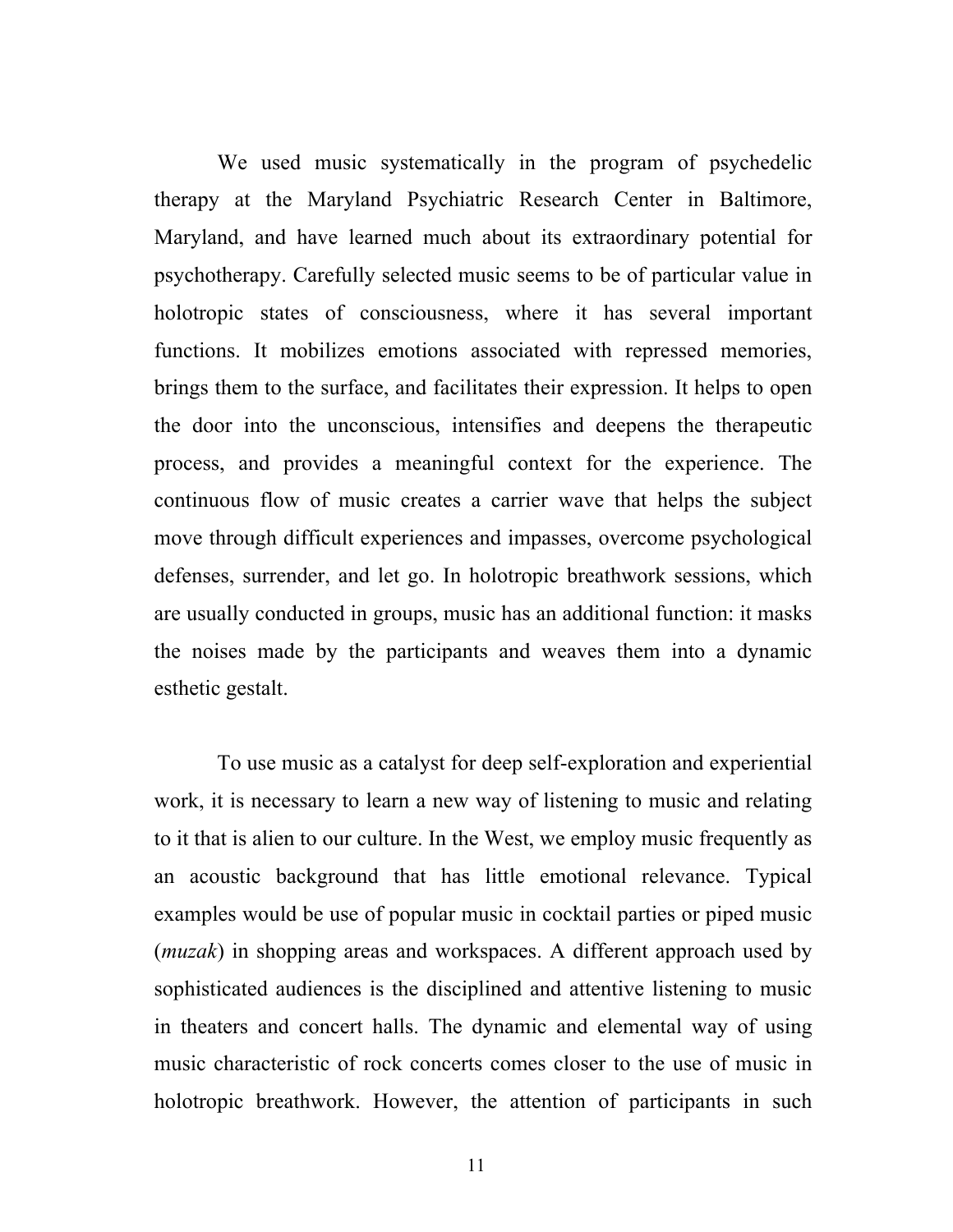events is usually extroverted and the experience lacks an element that is essential in holotropic therapy or self-exploration - sustained focused introspection.

In holotropic therapy, it is essential to surrender completely to the flow of music, let it resonate in one's entire body, and respond to it in a spontaneous and elemental fashion. This includes manifestations that would be unthinkable in a concert hall, where even crying or coughing is seen as a disturbance and causes annoyance and embarrassment. In holotropic work, one has to give full expression to whatever the music is bringing out, whether it is loud screaming or laughing, baby talk, animal noises, shamanic chanting, or talking in tongues. It is also important not to control any physical impulses, such as bizarre grimacing, sensual movements of the pelvis, violent shaking, or intense contortions of the entire body. Naturally, there are exceptions to this rule; destructive behavior directed toward oneself, others, and the physical environment is not permissible.

We also encourage participants to suspend any intellectual activity, such as trying to guess the composer of the music or the culture from which the music comes. Other ways of avoiding the emotional impact of the music involve engaging one's professional expertise - judging the performance of the orchestra, guessing which instruments are playing, and criticizing the technical quality of the recording or of the music equipment in the room. When we can avoid these pitfalls, music can become a very powerful tool for inducing and supporting holotropic states of consciousness. For this purpose, the music has to be of superior technical

12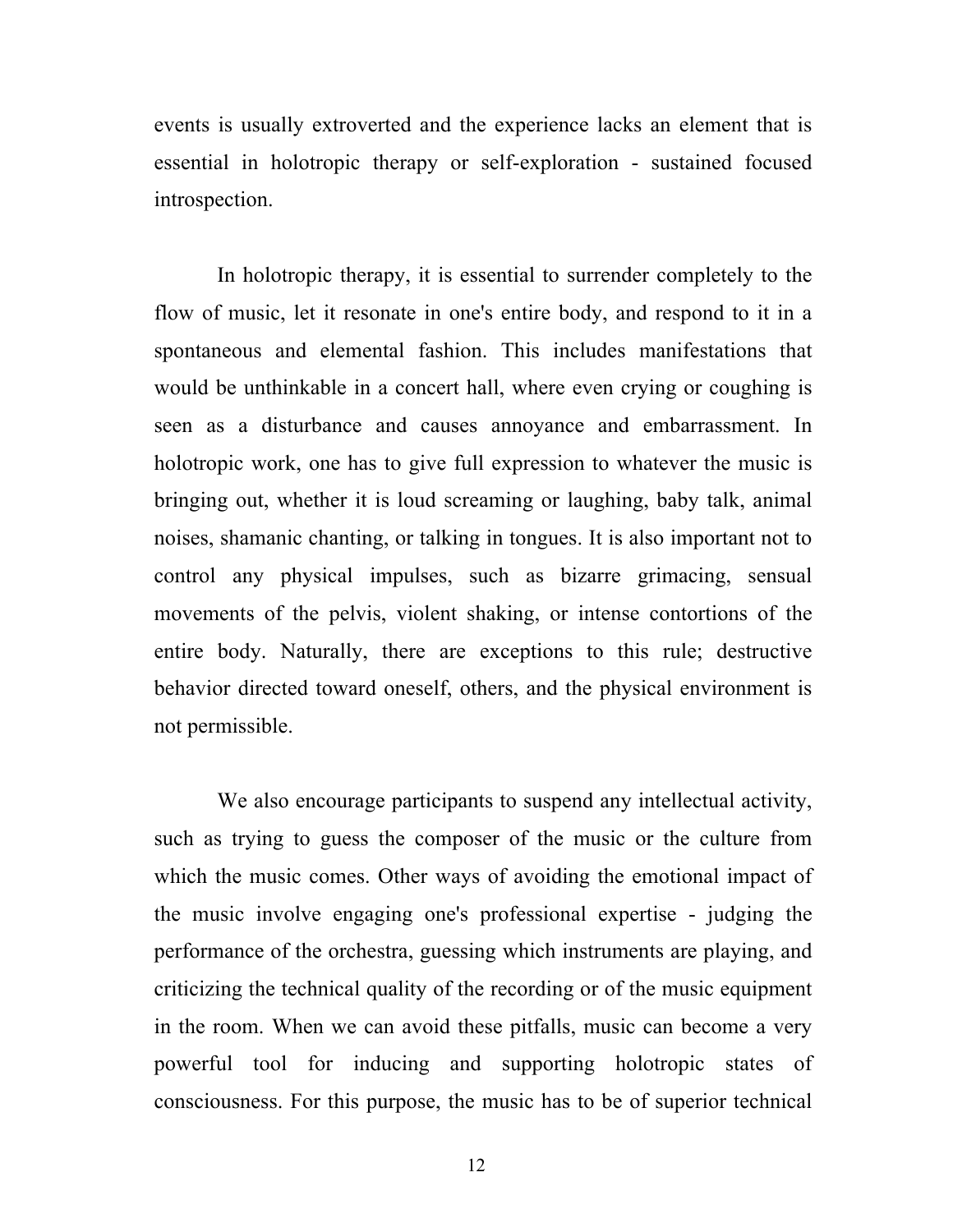quality and sufficient volume to drive the experience. The combination of music with faster breathing has a remarkable mind-manifesting and consciousnes-expanding power.

As far as the specific choice of music is concerned, we will outline here only the general principles and give a few suggestions based on our experience. After a certain time, each therapist or therapeutic team develops a list of their favorite pieces for various stages of the sessions. The basic rule is to respond sensitively to the phase, intensity, and content of the participants' experience, rather than trying to program it. This is in congruence with the general philosophy of holotropic therapy, particularly the deep respect for the wisdom of the inner healer, for the collective unconscious, and for the autonomy and spontaneity of the healing process.

In general, it is important to use music that is intense, evocative, and conducive to a positive experience. We try to avoid selections that are jarring, dissonant, and anxiety - provoking. Preference should be given to music of high artistic quality that is not well known and has little concrete content. One should avoid playing songs and other vocal pieces in languages known to the participants, which would through their verbal content convey a specific message or suggest a specific theme. When vocal compositions are used, they should be in foreign languages so that the human voice is perceived just as another musical instrument. For the same reason, it is preferable to avoid pieces, which evoke specific intellectual associations and tend to program the content of the session, such as Wagner's or Mendelssohn-Bartholdy's wedding marches and overtures to Bizet's Carmen or Verdi's Aida.

13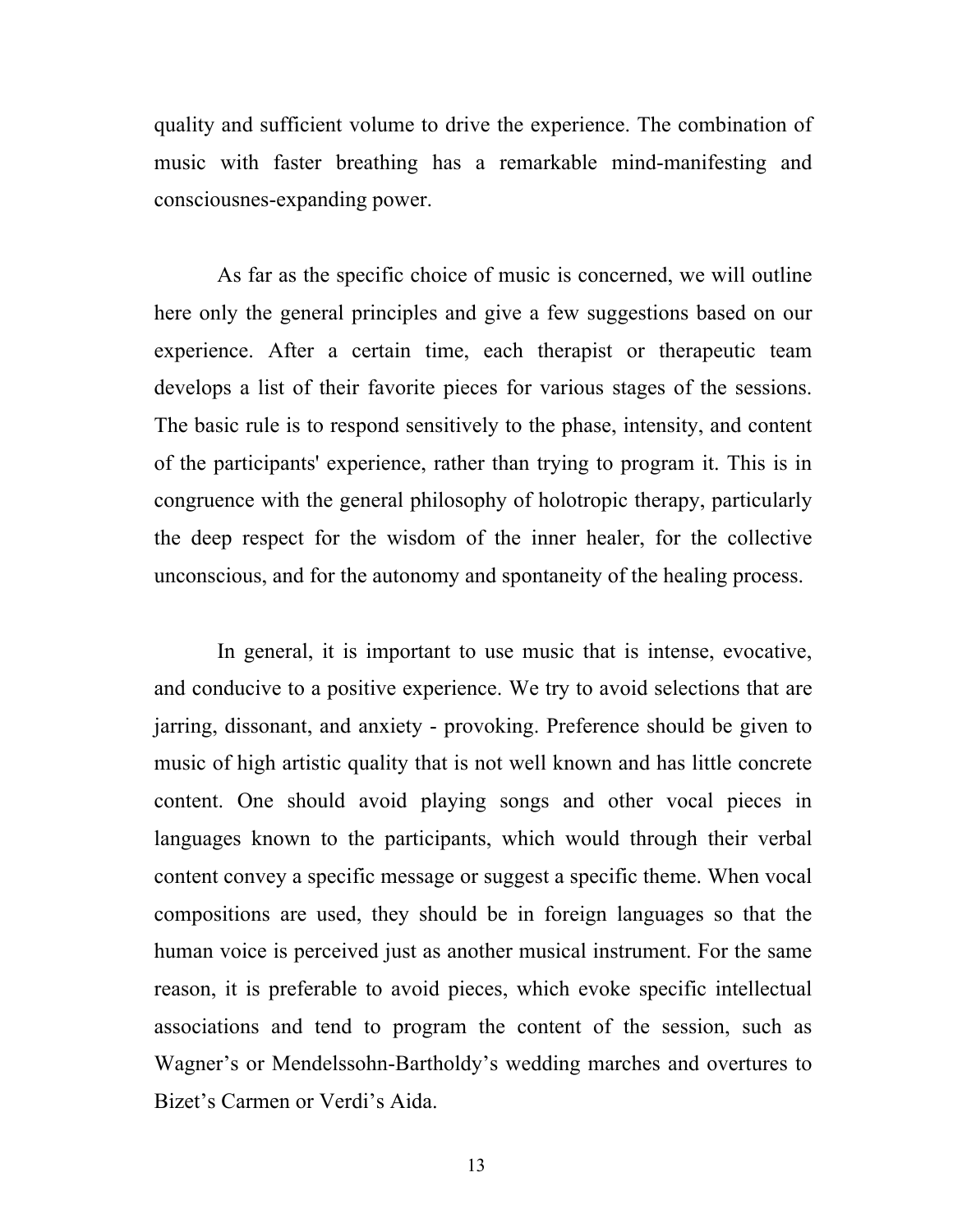The session typically begins with activating music that is dynamic, flowing, and emotionally uplifting and reassuring. As the session continues, the music gradually increases in intensity and moves to powerful rhythmic pieces, preferably drawn from ritual and spiritual traditions of various native cultures. Although many of these performances can be esthetically pleasing, the main purpose of the human groups that developed them is not entertainment, but induction of holotropic experiences. An example here could be the dance of the whirling dervishes accompanied by beautiful music and chants. It is not designed to be admired, but to take people to the experience of God.

About an hour and a half into the session of holotropic breathwork, when the experience typically culminates, we introduce what we call "breakthrough music." The selections used at this time range from sacred music - masses, oratoria, requiems, and other strong orchestral pieces - to excerpts from dramatic movie soundtracks. In the second half of the session, the intensity of the music gradually decreases and we bring in loving and emotionally moving pieces ('heart music'). Finally, in the termination period of the session, the music has a soothing, flowing, timeless, and meditative quality.

Most practitioners of holotropic breathwork collect musical recordings and tend to create their own favorite sequences for the five consecutive phases of the session: (1) opening music, (2) trance-inducing music, (3) breakthrough music, (4) heart music, and (5) meditative music. Some of them use music programs prerecorded for the entire session; this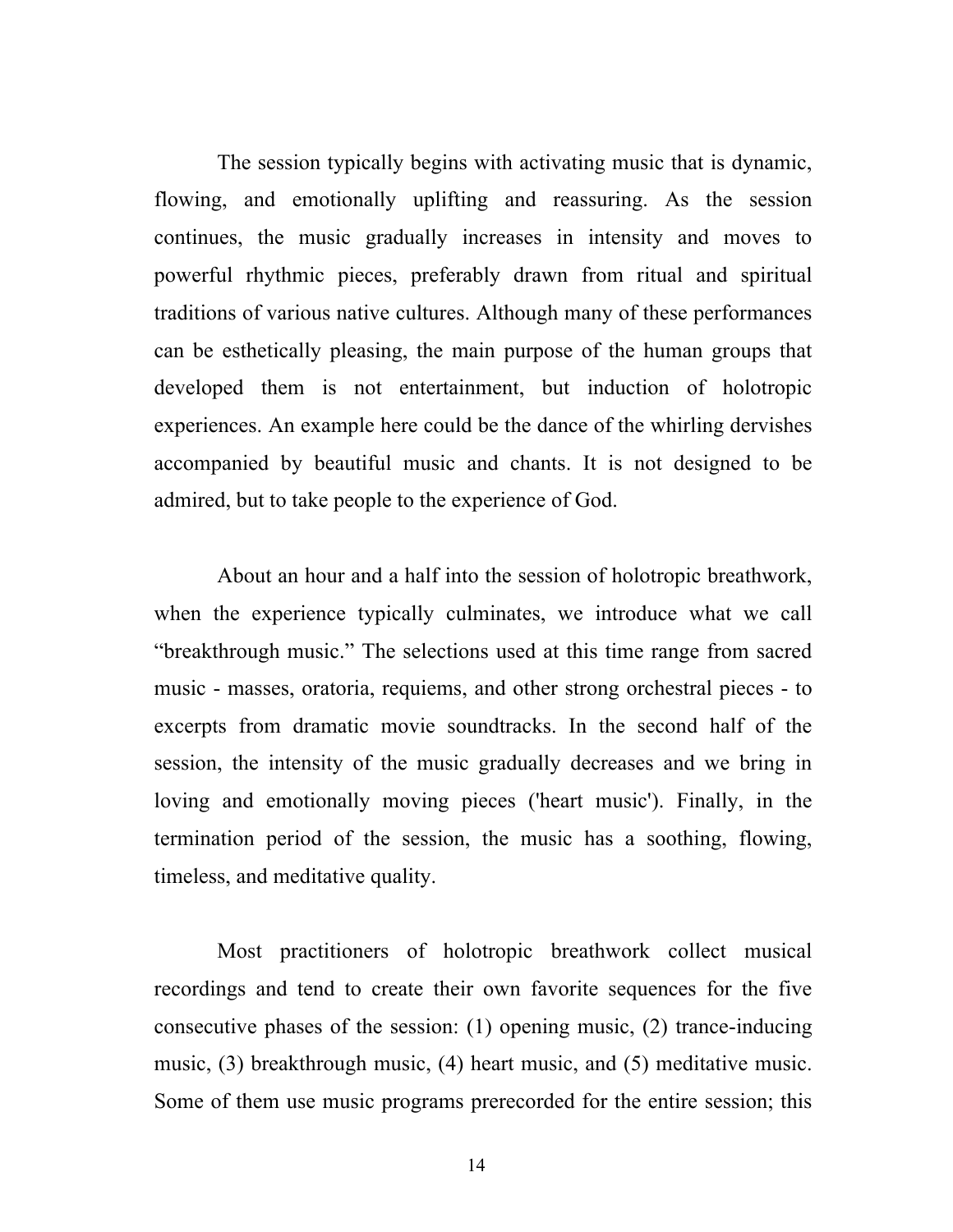allows the facilitators to be more available for the group, but makes it impossible to flexibly adjust the selection of the music to the energy of the group. Table 1 lists the pieces of music that are most frequently used in holotropic breathwork and most popular among breathworkers. It is based on the results of a poll that psychologist Steven Dinan, a certified facilitator of holotropic breathwork, conducted with the community of other practitioners.

#### *The Use of Releasing Bodywork*

The physical response to holotropic breathwork varies considerably from one person to another. Most commonly, faster breathing brings, at first, more or less dramatic psychosomatic manifestations. The textbooks of respiratory physiology refer to this response to accelerated breathing as the "hyperventilation syndrome." They describe it as a stereotypical pattern of physiological responses that consists primarily of tensions in the hands and feet ("carpopedal spasms"). We have now conducted over thirty-five thousand holotropic breathing sessions and have found the current medical understanding of the effects of faster breathing to be incorrect.

There exist many individuals in whom fast breathing carried over a period of several hours does not lead to a classical hyperventilation syndrome, but to progressive relaxation, intense sexual feelings, or even mystical experiences. Others develop tensions in various parts of the body, but do not show signs of the carpopedal spasms. Moreover, in those who develop tensions, continued faster breathing does not lead to progressive increase of the tensions, but tends to be self-limited. It typically reaches a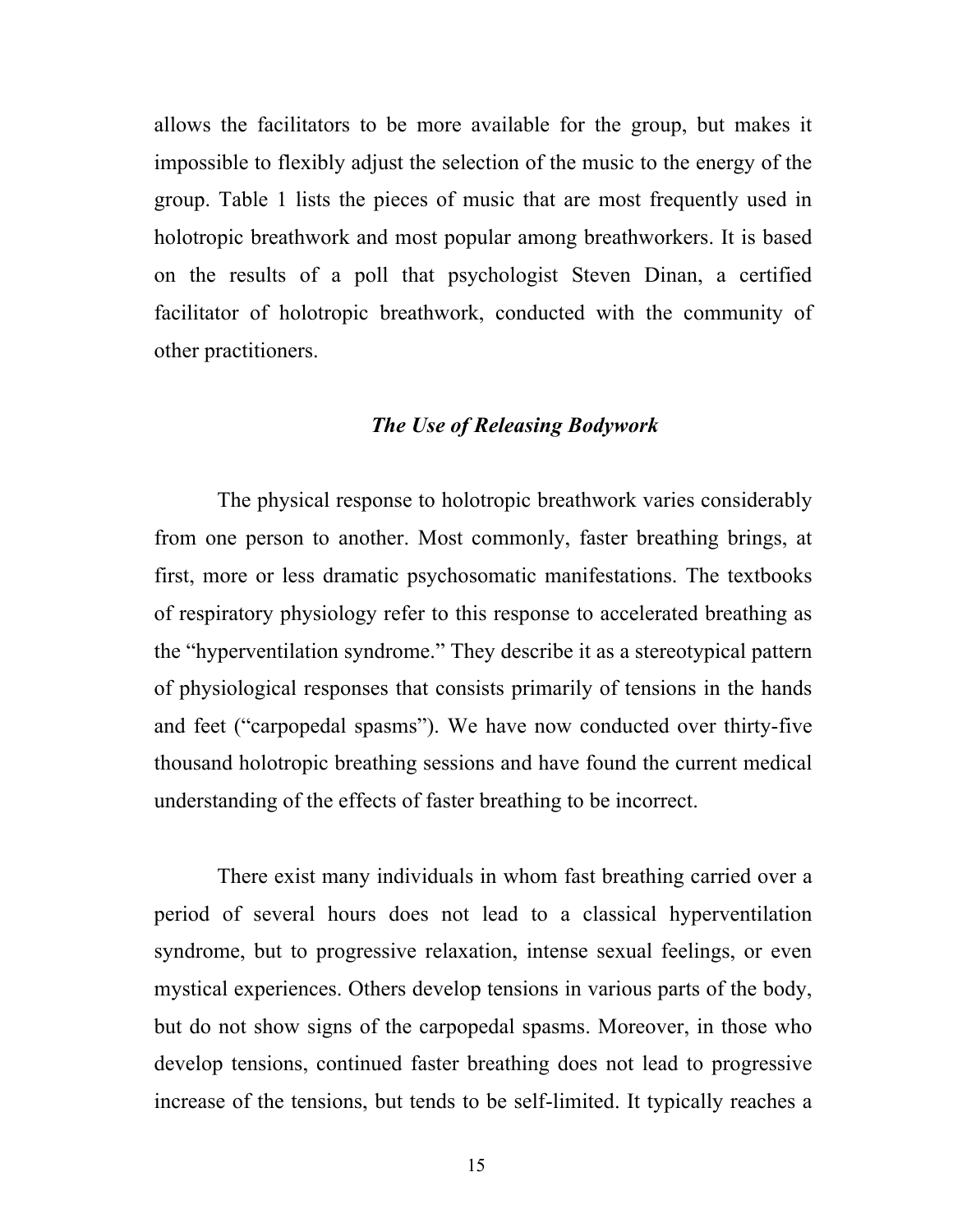climactic culmination followed by profound relaxation. The pattern of this sequence has a certain resemblance to sexual orgasm.

In repeated holotropic sessions, this process of intensification of tensions and subsequent relaxation tends to move from one part of the body to another in a way that varies from person to person. The overall amount of muscular tensions and of intense emotions tends to decrease with the number of sessions. What happens in this process is that faster breathing extended for a long period of time changes the chemistry of the organism in such a way that blocked physical and emotional energies associated with various traumatic memories are released and become available for peripheral discharge and processing. This makes it possible for the previously repressed content of these memories to emerge into consciousness and be integrated. It is thus a healing process that should be encouraged and supported and not a pathological process that needs to be suppressed, as it is common in medical practice.

Physical manifestations that develop during the breathing in various areas of the body are not simple physiological reactions to faster breathing. They show a complex psychosomatic structure and usually have specific psychological meaning for the individuals involved. Sometimes, they represent an intensified version of tensions and pains, which the person knows from everyday life, either as a chronic problem or as symptoms that appear at times of emotional or physical stress, fatigue, lack of sleep, weakening by an illness, or the use of alcohol or marijuana. Other times, they can be recognized as reactivation of old latent symptoms that the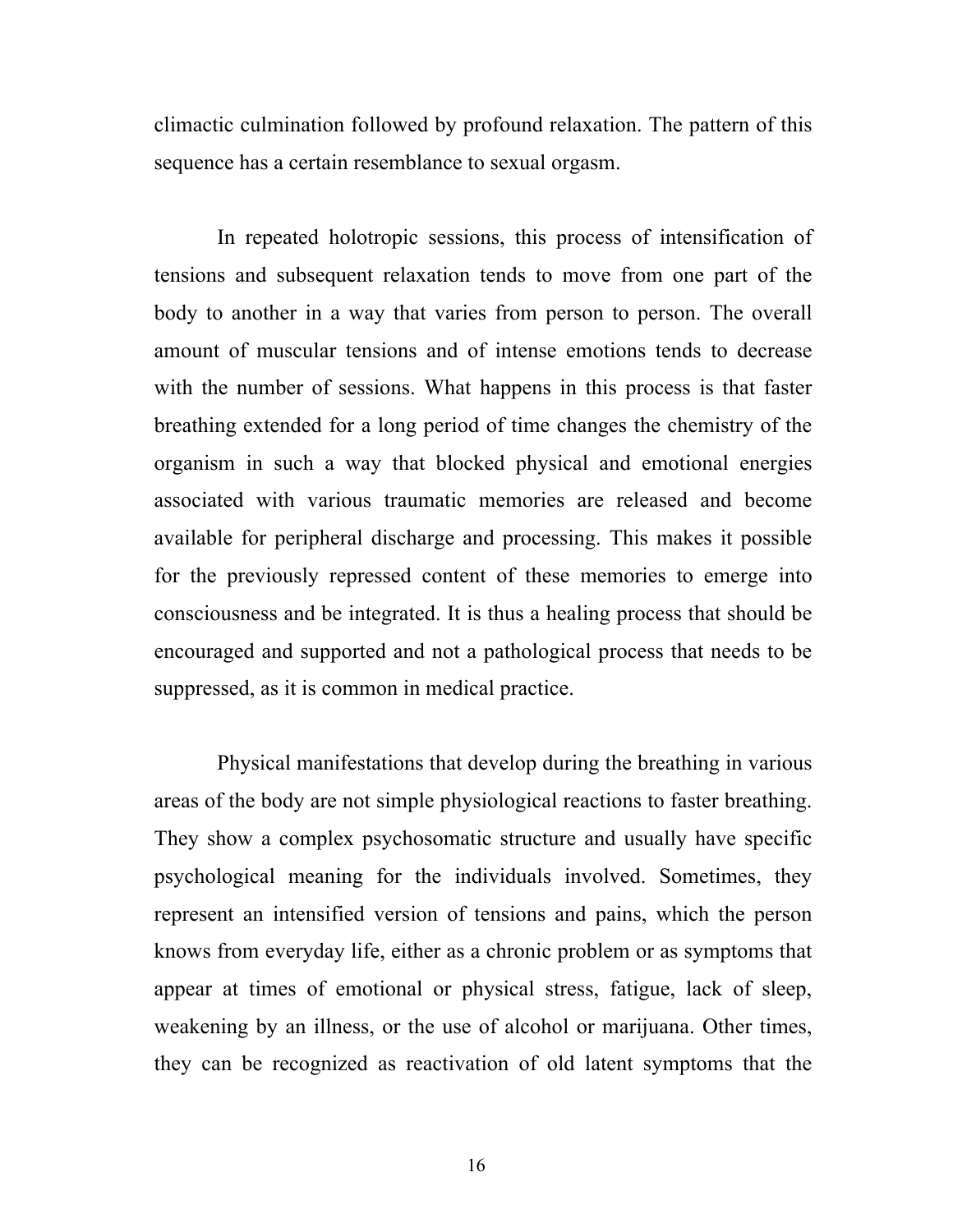individual suffered from in infancy, childhood, puberty, or some other time of his or her life.

The tensions that we carry in our body can be released in two different ways. The first of them involves *catharsis* and *abreaction* discharge of pent-up physical energies through tremors, twitches, dramatic body movements, coughing, and vomiting. Both catharsis and abreaction also typically include release of blocked emotions through crying, screaming, or other types of vocal expression. These are mechanisms that are well known in traditional psychiatry since the time when Sigmund Freud and Joseph Breuer published their studies in hysteria (Freud and Breuer 1936). Various abreactive techniques have been used in traditional psychiatry in the treatment of traumatic emotional neuroses, and abreaction also represents an integral part of the new experiential psychotherapies, such as the neo-Reichian work, Gestalt practice, and primal therapy.

The second mechanism that can mediate release of physical and emotional tensions plays an important role in holotropic breathwork, rebirthing, and other forms of therapy using breathing techniques. It represents a new development in psychiatry and psychotherapy and seems to be more effective than abreaction. Here the deep tensions surface in the form of *unrelenting muscular contractions of various duration ("tetany").* By sustaining these muscular tensions for extended periods of time, the organism consumes enormous amounts of previously pent-up energy and simplifies its functioning by disposing of them. The deep relaxation that typically follows the temporary intensification of old tensions or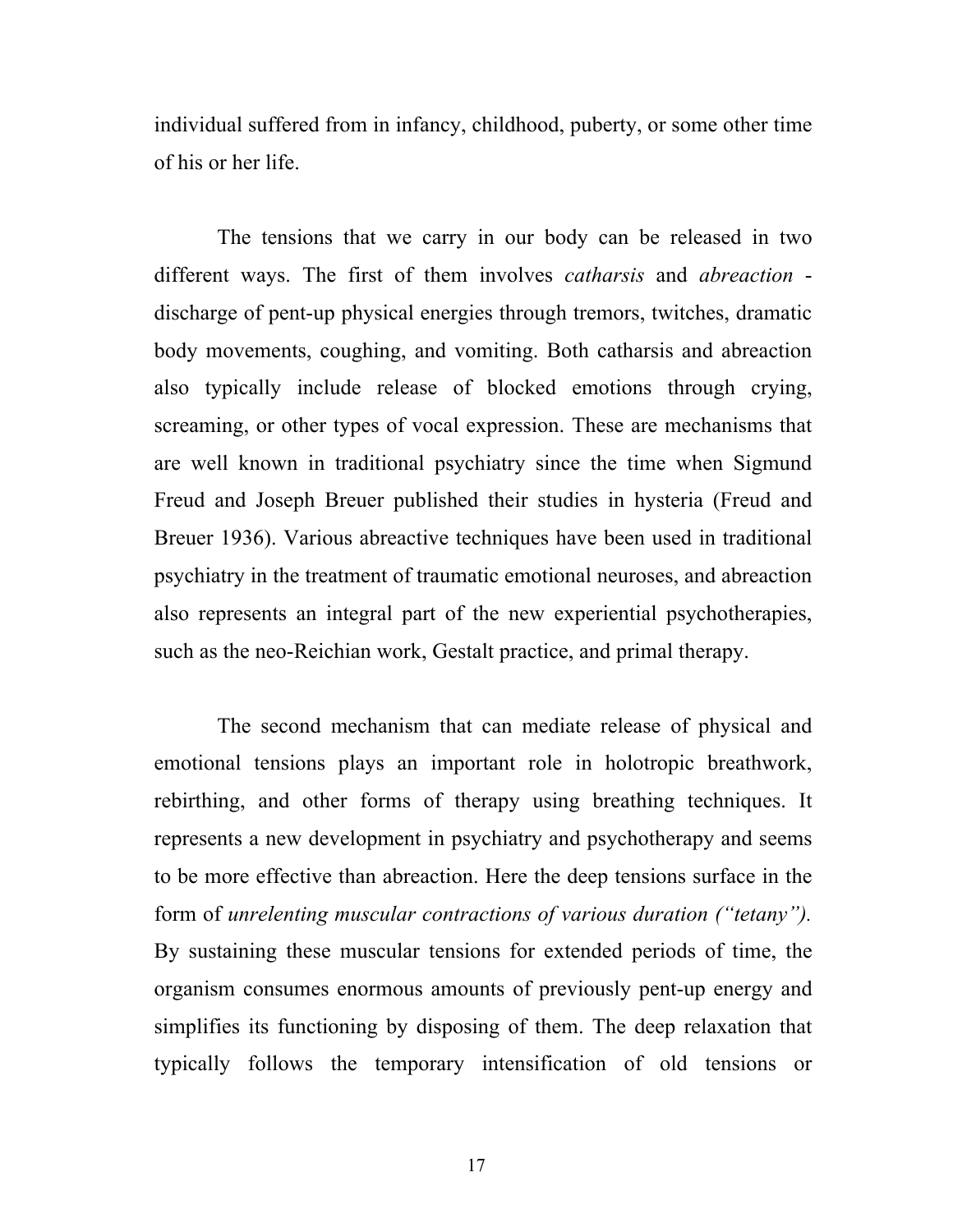appearance of previously latent ones bears witness to the healing nature of this process.

These two mechanisms have their parallels in sport physiology, where it is well known that it is possible to do work and train the muscles in two different ways, by *isotonic* and *isometric* exercises. As the name suggest, during isotonic exercises the tension of the muscles remains constant while their length oscillates. During isometric exercises, the tension of the muscles changes, but their length remains the same all the time. A good example of isotonic activity is boxing, while weight-lifting or bench-pressing distinctly isometric exercises. Both of these mechanisms are extremely effective in releasing and resolving deep-seated chronic muscular tension. In spite of their superficial differences, they have thus much in common and in holotropic breathwork they complement each other very effectively.

In many instances, the difficult emotions and physical sensations that emerge from the unconscious during holotropic breathwork sessions get spontaneously resolved and the breathers end up in a deeply relaxed meditative state. In that case, no external interventions are necessary and the breathers remain in this state until they return to the ordinary state of consciousness. After getting clearance from the facilitators, they move to the art room to draw a mandala.

If the breathing, in and of itself, does not lead to a good completion and there are residual tensions or unresolved emotions, facilitators offer participants a specific form of bodywork which helps them to reach a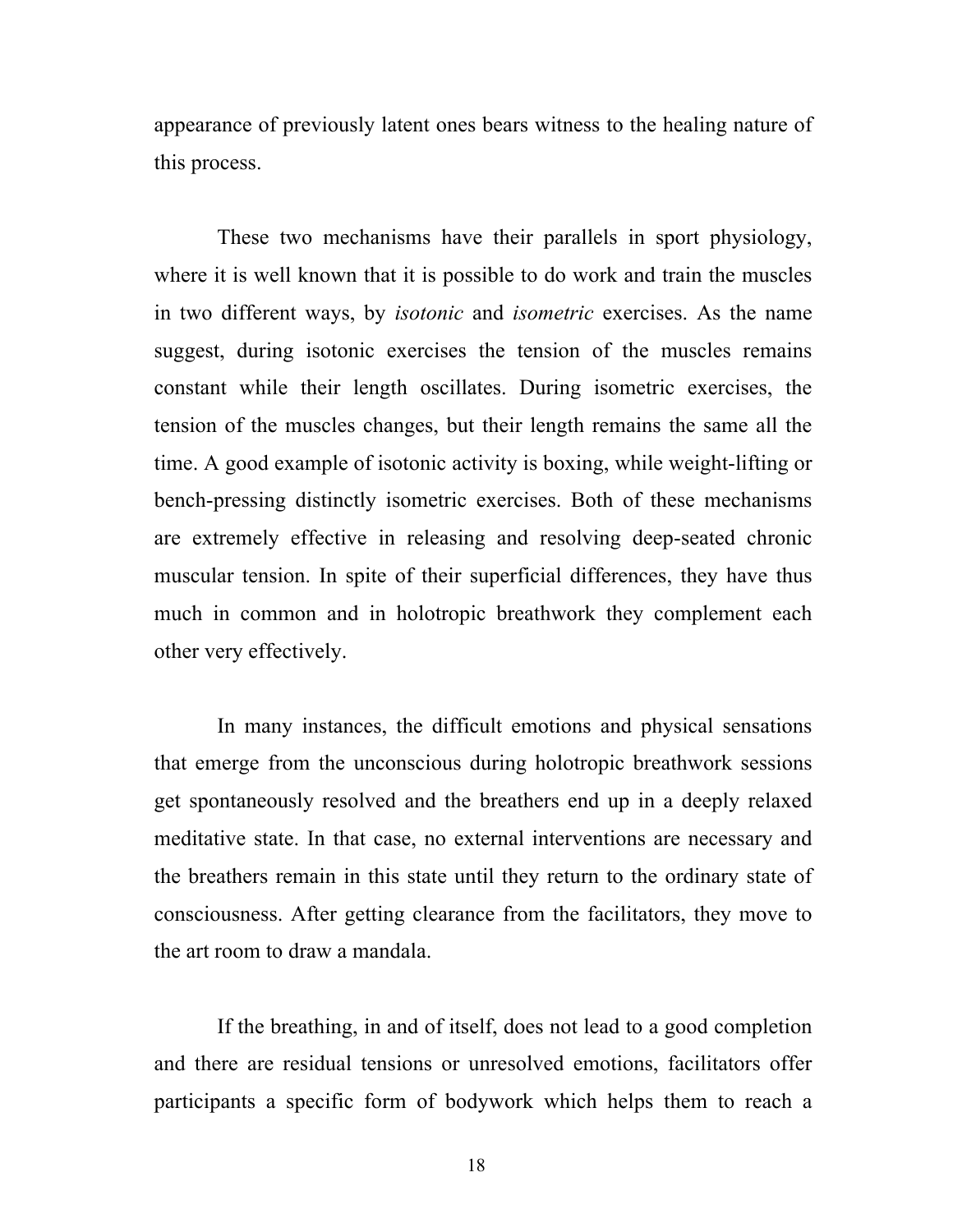better closure for the session. The general strategy of this work is to ask the breather to focus his or her attention on the area where there is a problem and do whatever is necessary to intensify the existing physical sensations. The facilitators then help to intensify these feelings even further by appropriate external intervention.

While the attention of the breather is focused on the energetically charged problem area, he or she is encouraged to find a spontaneous reaction to this situation. This response should not reflect a conscious choice of the breather, but be fully determined by the unconscious process. It often takes an entirely unexpected and surprising form - voice of a specific animal, talking in tongues or an unknown foreign language, shamanic chant from a particular culture, gibberish, or baby talk.

Equally frequent are completely unexpected physical reactions, such as violent tremors, jolts, coughing, and vomiting, as well as various characteristic animal movements – climbing, flying, digging, crawling, slithering, and others. It is essential that the facilitators encourage and support what is spontaneously emerging, rather than apply some technique offered by a particular school of therapy. This work should be continued until the facilitator and the breather reach an agreement that the session has been adequately closed. The breather should end the session in a comfortable and relaxed state.

## *Supportive and Nourishing Physical Contact*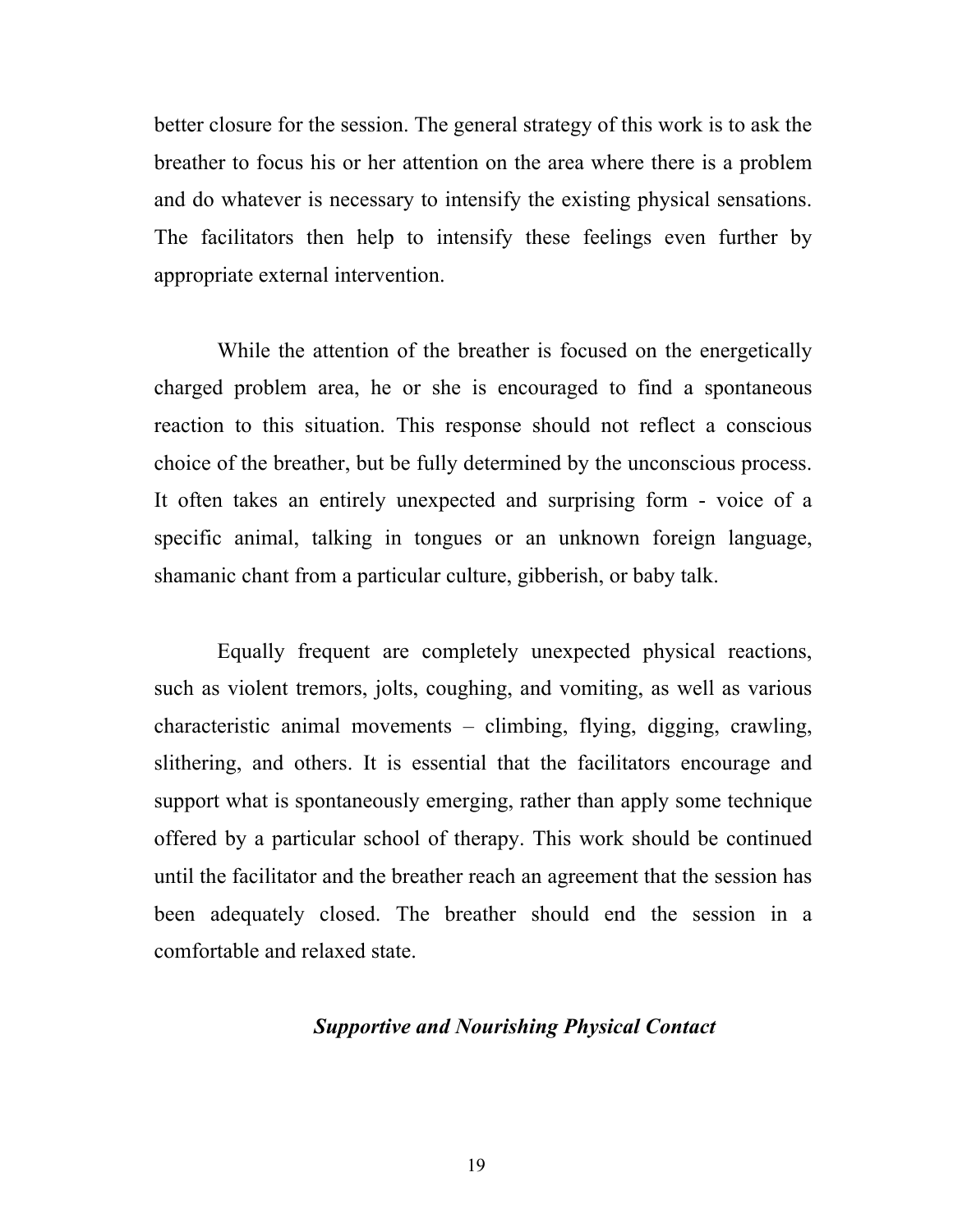In holotropic breathwork, we also use a different form of physical intervention, one that is designed to provide support on a deep preverbal level. This is based on the observation that there exist two fundamentally different forms of trauma that require diametrically different approaches. The first of these can be referred to as *trauma by commission.* It is the result of external intrusions that had damaging impact on the future development of the individual. Here belong such insults as physical, emotional, or sexual abuse, frightening situations, destructive criticism, or ridicule. These traumas represent foreign elements in the unconscious that can be brought into consciousness, energetically discharged, and resolved.

Although this distinction is not recognized in conventional psychotherapy, the second form of trauma, *trauma by omission,* is radically different. It actually involves the opposite mechanism - lack of positive experiences that are essential for a healthy emotional development. The infant, as well as an older child, have strong primitive needs for instinctual satisfaction and security that pediatricians and child psychiatrists call *anaclitic* (from the Greek *anaklinein* meaning to lean upon). These involve the need to be held and experience skin contact, be caressed, comforted, played with, and be the center of human attention. When these needs are not met, it has serious consequences for the future of the individual.

Many people have a history of emotional deprivation, abandonment, and neglect in infancy and childhood that resulted in serious frustration of the anaclitic needs. The only way to heal this type of trauma is to offer a corrective experience in the form of supportive physical contact in a holotropic state of consciousness. For this approach to be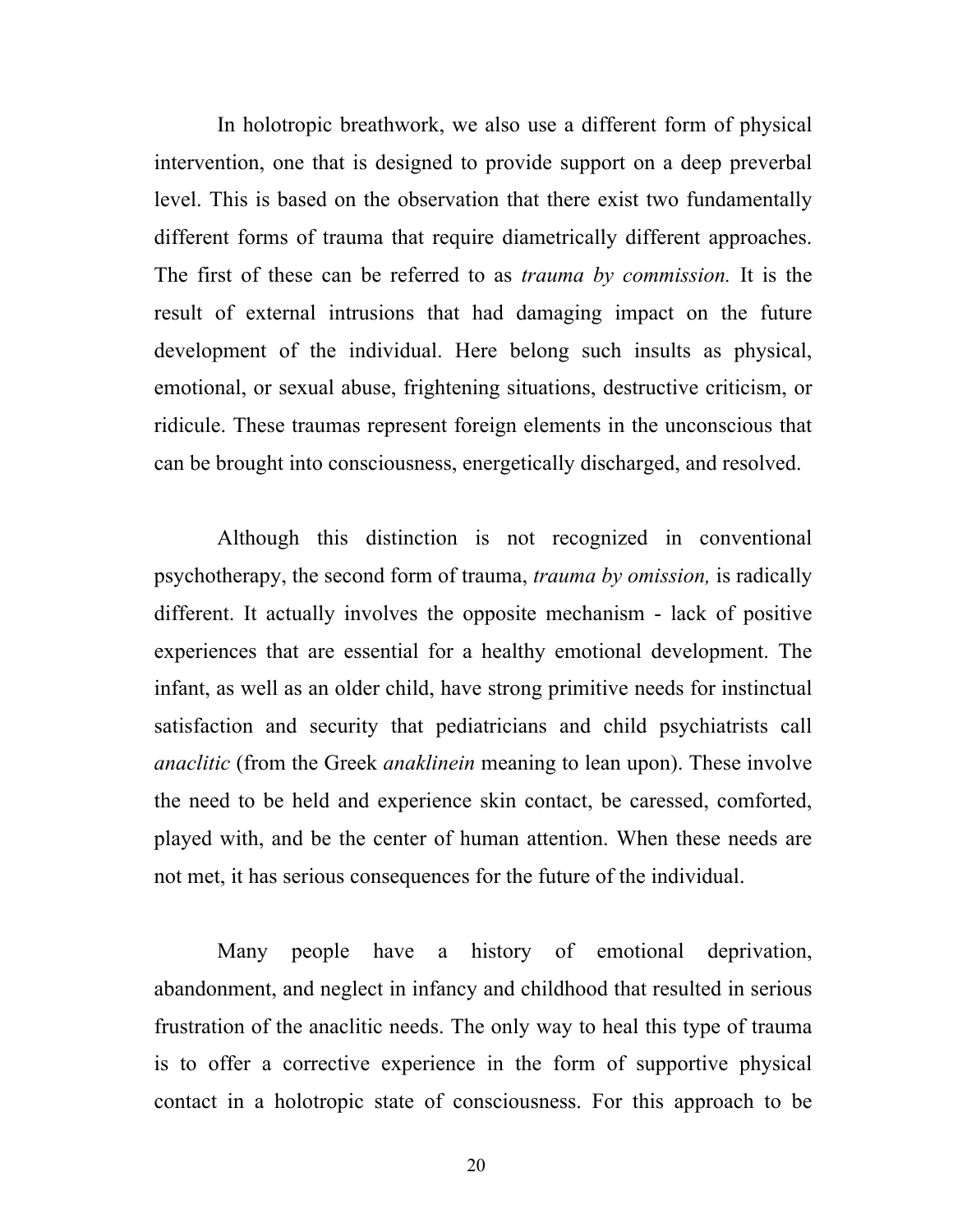effective, the individual has to be deeply regressed to the infantile stage of development, otherwise the corrective measure would not reach the developmental level on which the trauma occurred. Depending on circumstances and on previous agreement, this physical support can range from simple holding of the hand or touching the forehead to full body contact.

Use of nourishing physical contact is a very effective way of healing early emotional trauma. However, it requires following strict ethical rules. We have to explain to the breathers before the session the rationale of this technique and get their approval to use it. Under no circumstances can this approach be practiced without previous consent and no pressures can be used to obtain this permission. For many people with a history of sexual abuse, physical contact is a very sensitive and charged issue. Very often those who most need such healing touch have the strongest resistance against it. It can sometimes take a long time before a person develops enough trust toward the facilitators and the group to be able to accept this technique and benefit from it.

Supportive physical contact has to be used exclusively to satisfy the needs of the breathers and not those of the sitters or facilitators. By this I do not mean only sexual needs or needs for intimacy which, of course, are the most obvious issues. Equally problematic can be the sitter's strong need to be needed, loved, or appreciated, unfulfilled maternal need, and other less extreme forms of emotional wants and desires. An incident from one of our workshops at the Esalen Institute in Big Sur, California, can serve here as a good example.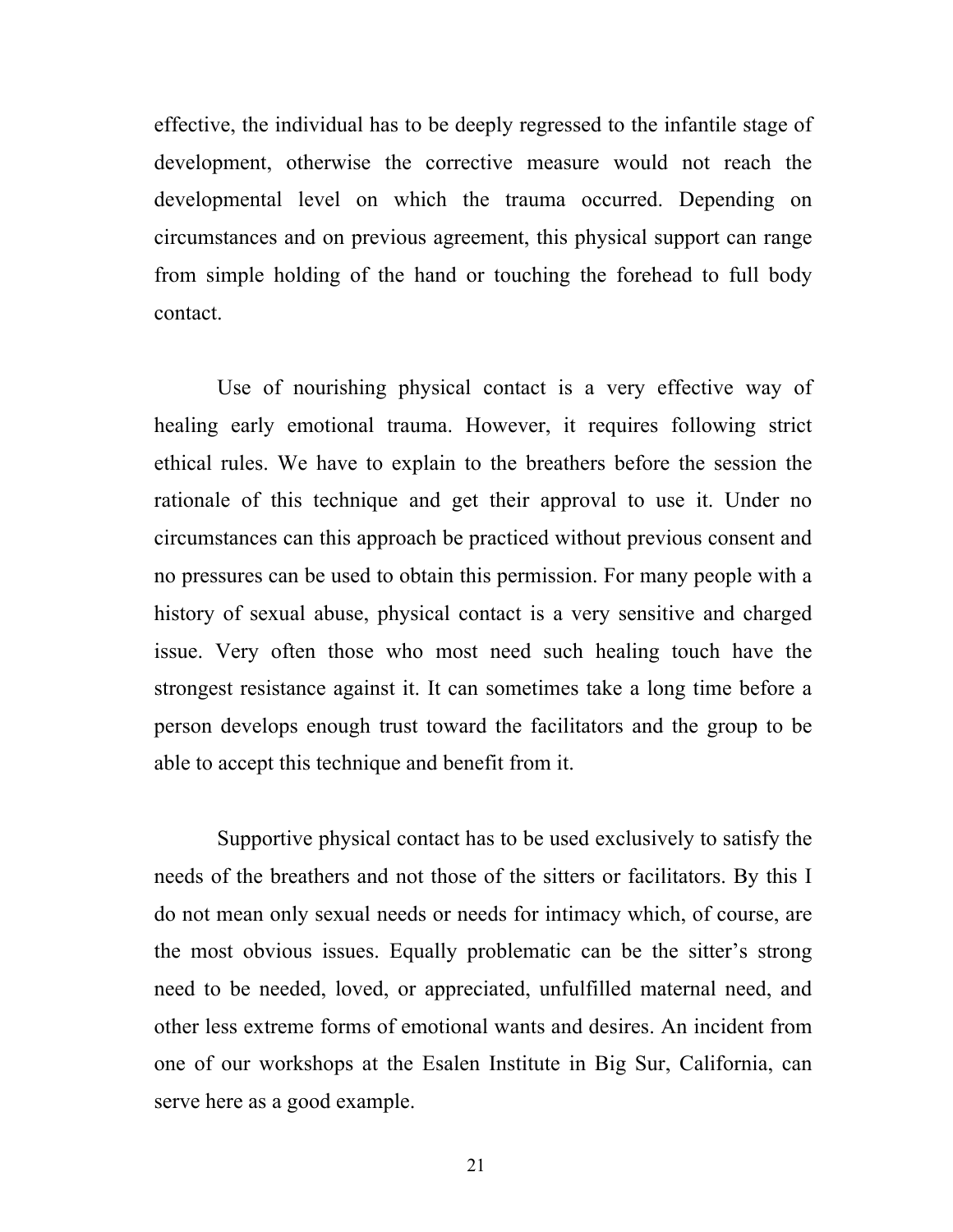At the beginning of our five-day seminar, one of the participants, a postmenopausal woman, shared with the group how much she had always wanted to have children and how much she suffered because this had not happened. In the middle of the holotropic breathwork session, in which she was the sitter for a young man, she suddenly pulled the upper part of her partner's body into her lap and started to rock and comfort him.

 Her timing could not have been worse; as we found out later during the sharing, he was at the time in the middle of a pastlife experience that featured him as a powerful Viking warrior on a military expedition. He described with a great sense of humor how he initially tried to experience her rocking as the movement of the boat on the ocean; however, when she added comforting babytalk, that made it impossible for him to continue and brought him back to reality.

It is usually quite easy to recognize when a breather is regressed to early infancy. In a really deep age regression, all the wrinkles in the face tend to disappear and the individual can actually look and behave like an infant. This can involve various infantile postures and gestures, as well as copious salivation and intense thumb-sucking. Other times, the appropriateness of offering physical contact is obvious from the context, for example, when the breather just finished reliving biological birth and looks lost and forlorn. The maternal needs of the woman in the Esalen workshop were so strong that they took over and she was unable to objectively assess the situation and act appropriately.

The use of nourishing physical contact in holotropic states to heal traumas caused by abandonment, rejection, and emotional deprivation was developed by two London psychoanalysts, Pauline McCririck and Joyce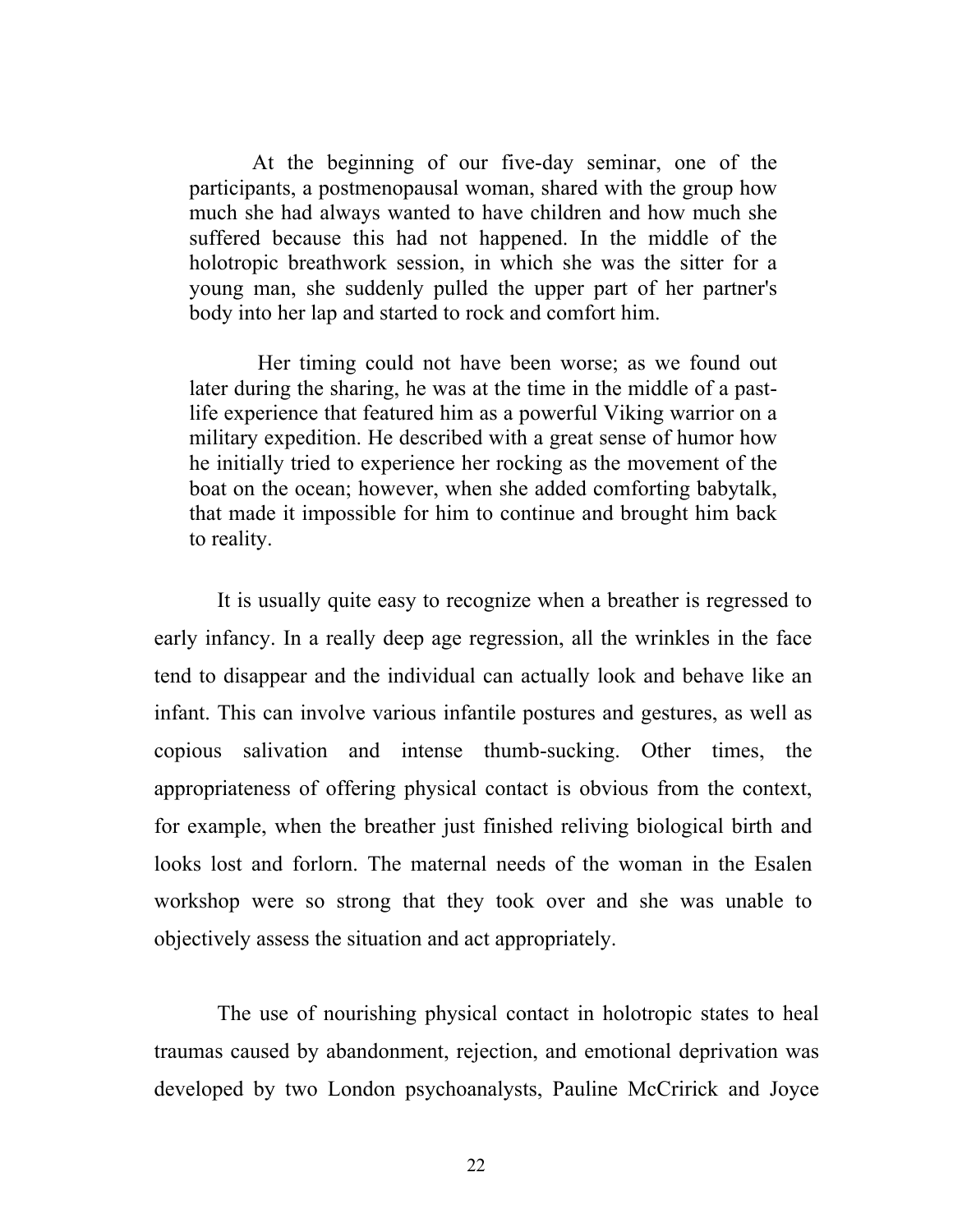Martin; they used this method with their LSD patients under the name of *fusion therapy*. During their sessions, their clients spent several hours in a deep age regression, lying on a couch covered with a blanket, while Joyce or Pauline lay by their side, holding them in close embrace, as a good mother would do to comfort her child (Martin 1965, Martin 1966).

Their revolutionary method effectively divided and polarized the community of LSD therapists. Some of the practitioners realized that this was a very powerful and logical way to heal "traumas by omission," emotional problems caused by emotional deprivation and bad mothering. Others were horrified by this radical "anaclitic\* therapy;" they warned that close physical contact between therapist and client in a non-ordinary state of consciousness would cause irreversible damage to the transference/ countertransference relationship.

At the Second International Conference on the use of LSD in psychotherapy held in May 1965 in Amityville, Long Island, Joyce and Pauline showed their fascinating film on the use of the fusion technique in psychedelic therapy. In a heated discussion that followed, most of the questions revolved around the transference/ countertransference issues. Pauline provided a very interesting and convincing explanation why this approach presented less problems in this regard than orthodox Freudian approach. She pointed out that most patients who come to therapy experienced in their infancy and childhood lack of affection from their parents. The cold attitude of the Freudian analyst tends to reactivate the resulting emotional wounds and triggers desperate attempts on part of the

23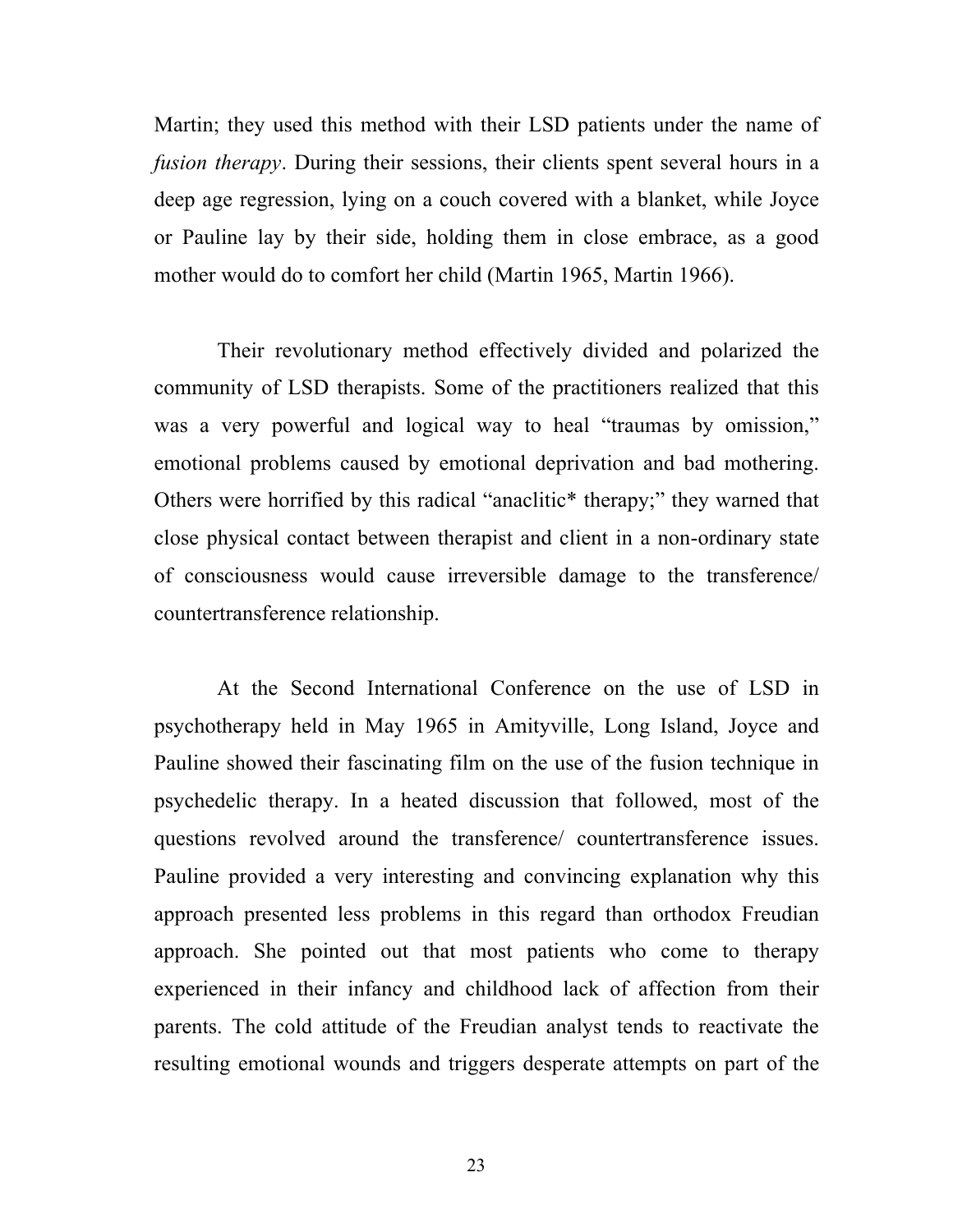patients to get the attention and satisfaction that had been denied to them (Martin 1965).

By contrast, according to Pauline, fusion therapy provided a corrective experience by satisfying the old anaclitic cravings. Having their emotional wounds healed, the patients recognized that the therapist was not an appropriate sexual object and were able to find suitable partners outside of the therapeutic relationship. Pauline explained that this paralleled the situation in the early development of object relationships. Individuals, who receive adequate mothering in infancy and childhood, are able to emotionally detach from their mothers and find mature relationships. By contrast, those who experienced emotional deprivation remain pathologically attached and go through life craving and seeking satisfaction of primitive infantile needs. We used occasionally fusion therapy in the psychedelic research program at the Maryland Research Center, particularly in the work with terminal cancer patients (Grof 2006 b). In mid-1970s, when we developed holotropic breathwork, anaclitic support became an integral part of our workshops and training.

Before closing this section on bodywork, I would like to address one question that often comes up in the context of holotropic workshops or lectures on experiential work: "Why should reliving of traumatic memories be therapeutic rather than represent a retraumatization?" The best answer can be found in the article "Unexperienced Experience" by the Irish psychiatrist Ivor Browne (Browne 1990). He suggested that we are not dealing here with an exact replay or repetition of the original traumatic situation, but with the first full experience of the appropriate emotional and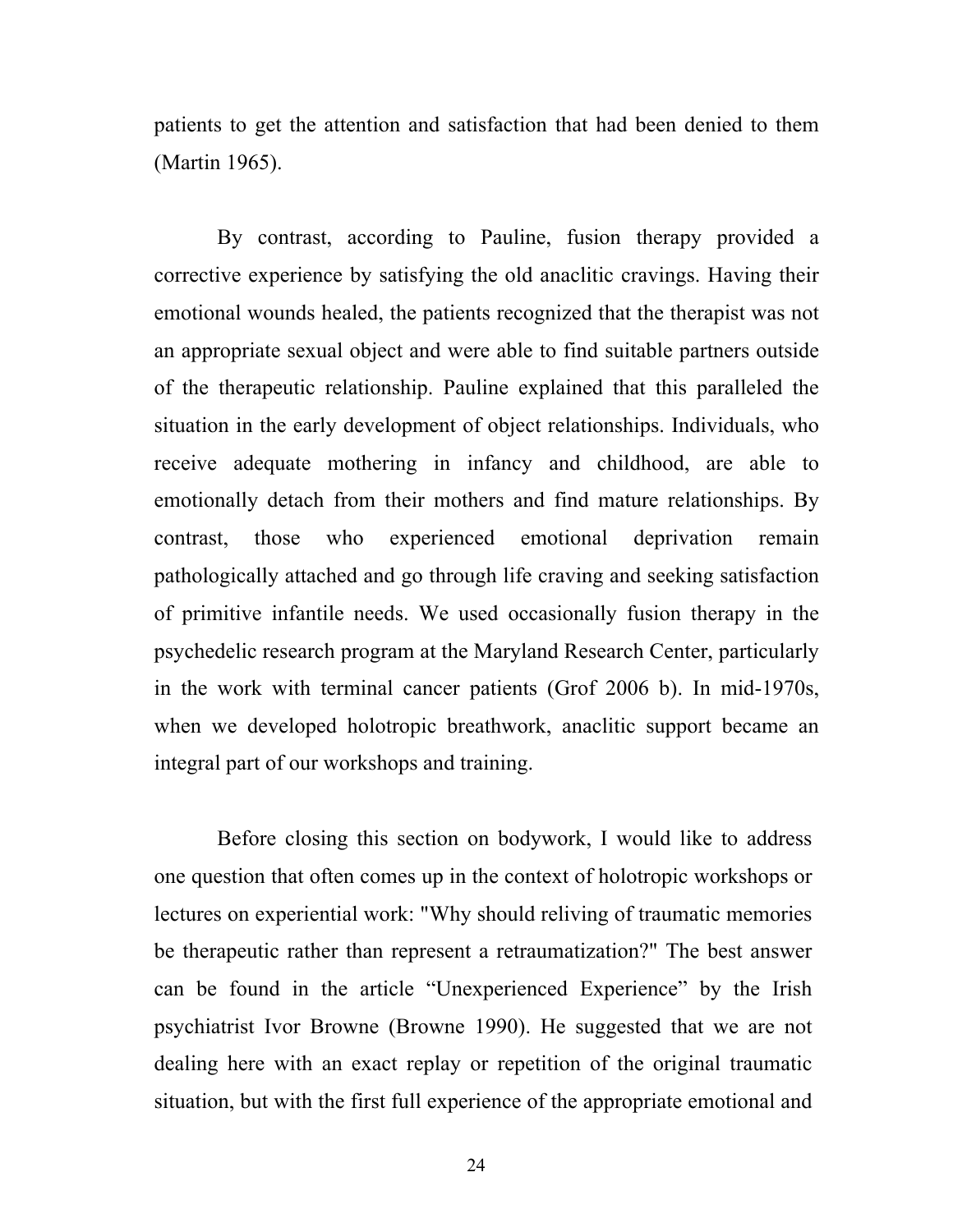physical reaction to it. This means that, at the time when they happen, the traumatic events are recorded in the organism, but not fully consciously experienced, processed, and integrated.

In addition, the person who is confronted with the previously repressed traumatic memory is not any more the helpless and vitally dependent child or infant that he or she was in the original situation, but a grown-up adult. The holotropic state induced in powerful experiential forms of psychotherapy thus allows the individual to be present and operate simultaneously in two different sets of space-time coordinates. Full age regression makes it possible to experience all the emotions and physical sensations of the original traumatic situation from the perspective of the child, but at the same time analyze and evaluate the memory in the therapeutic situation from a mature adult perspective. It is also interesting to mention that breathers reliving various traumatic memories who, for an outside observer, appear to be in a lot of pain and suffer immensely, have actually typically a subjective feeling of purging pain from their bodies and experience relief rather than emotional and physical pain.

# *Mandala Drawing: Expressive Power of Art*

Mandala is a Sanskrit word meaning literally "circle" or "completion." In the most general sense, this term can be used for any design showing complex geometrical symmetry, such as a spiderweb, arrangement of petals in a flower or blossom, sea shell (e.g. a sand dollar), image in a kaleidoscope, stained glass window in a Gothic cathedral or labyrinth design on its floor. The mandala is a visual construct that can be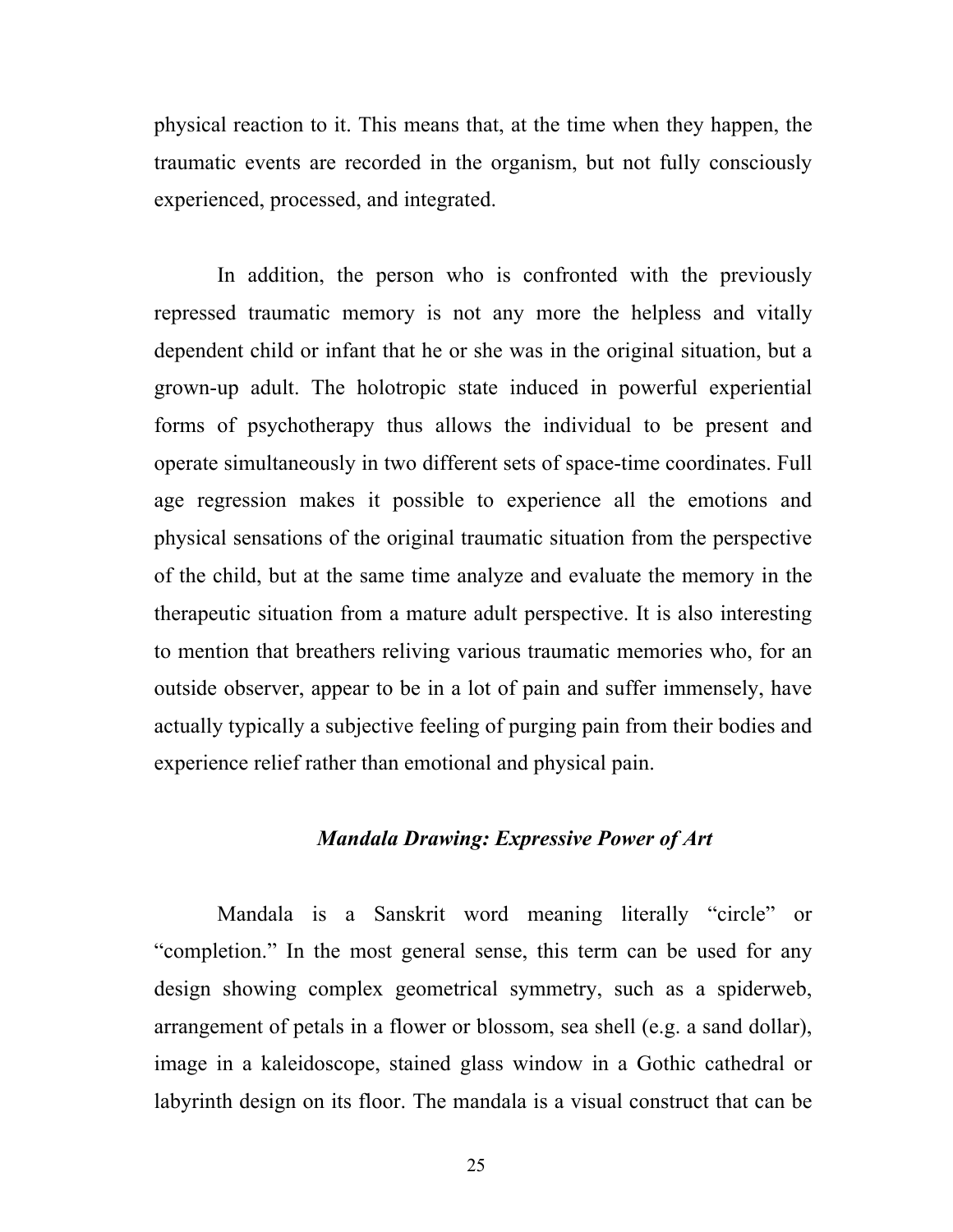easily grasped by the eye, since it corresponds to the structure of the organ of visual perception. The pupil of the eye is itself a simple mandala form.

In ritual and spiritual practice, the term mandala refers to images, which can be drawn, painted, modeled, or danced. In the Tantric branches of Hinduism, Buddhism, Vajrayana, and Jainism this word refers to elaborate cosmograms composed of elementary geometrical forms (points, lines, triangles, squares, and circles), lotus blossoms, and complex archetypal figures and sceneries. They are used as important meditation aids, which help practitioners to focus attention inside and lead them to specific states of consciousness.

Although the use of mandalas in the tantric branches of Hinduism, Buddhism, and Jainism has been particularly refined and sophisticated, the art of mandala drawing as part of spiritual practice can be found in many other cultures. Examples of particularly beautiful mandalas are the nierikas, yarn paintings of the Huichol Indians from Central Mexico, portraying visions induced by ritual ingestion of peyote. Elaborate sand paintings used in the healing and other rituals of the Navajo people and the bark paintings of the Australian Aborigenes also include many intricate mandala patterns.

The use of mandalas in spiritual and religious practice of various cultures and in alchemy attracted the attention of the Swiss psychiatrist C. G. Jung, who noticed that similar patterns appeared in the paintings of his patients at a certain stage of their psychospiritual development. According to him, the mandala is a "psychological expression of the totality of the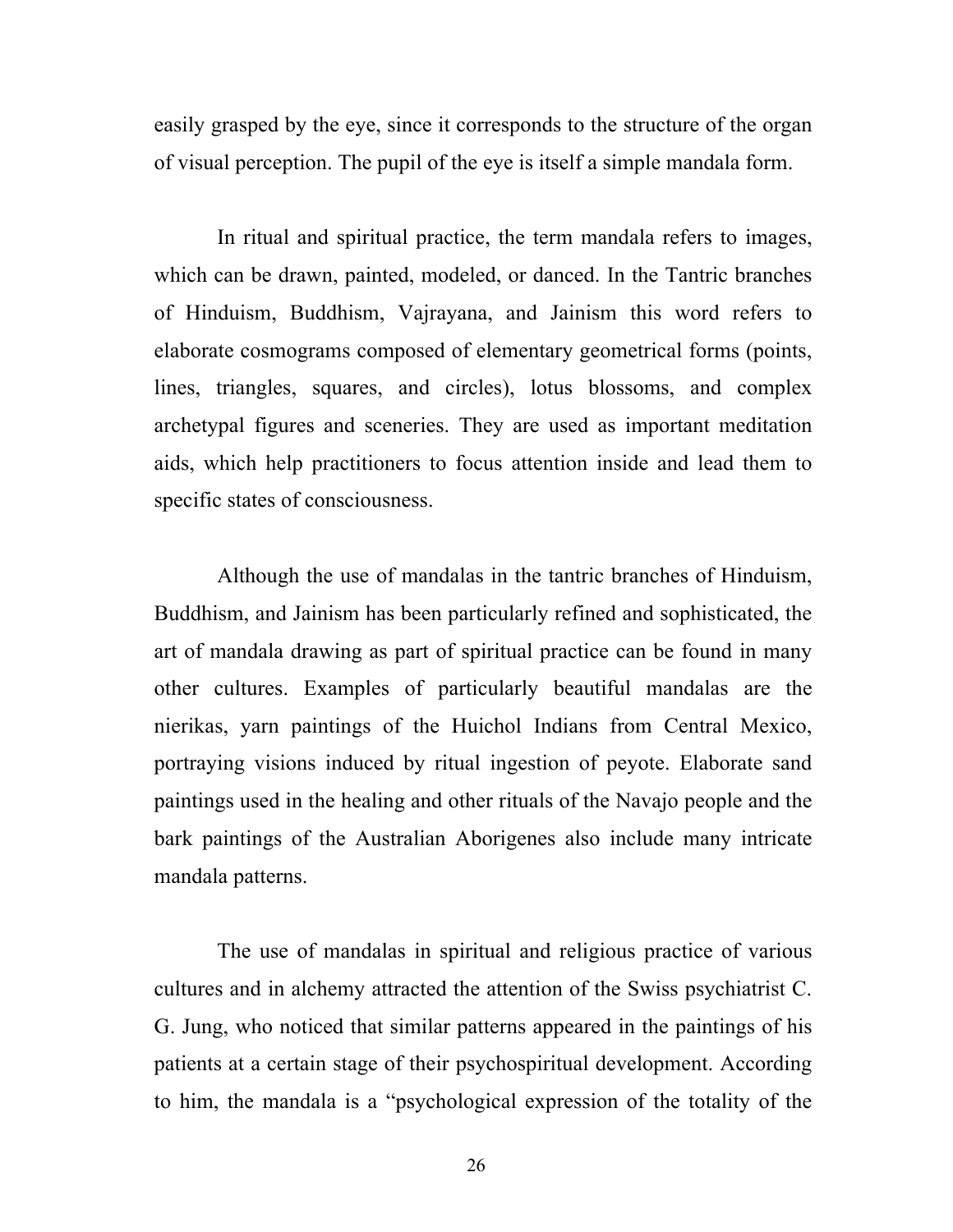self." In his own words: "The severe pattern imposed by a circular image of this kind compensates the disorder and confusion of the psychic state namely, through the construction of a central point to which everything is related." (Jung 1959 b).

Our own use of mandala drawing was inspired by the work of Joan Kellogg, who was a member of the team at the Maryland Psychiatric Research Center in Baltimore, MD, conducting psychedelic therapy. When she had worked as art therapist in psychiatric hospitals in Wycoff and Paterson, New Jersey, Joan had given hundreds of patients a piece of paper with an outline of a circle and painting utensils and asked them to paint whatever came to their mind. She was able to find significant correlations between their psychological problems and clinical diagnosis and specific aspects of their paintings, such as choice of colors, preference for sharp or round shapes, use of concentric circles, dividing the mandala into sections, and respecting or not respecting boundaries of the circle.

At the Maryland Psychiatric Research Center, Joan compared the mandalas the experimental subjects were painting before and after their psychedelic sessions, looking for significant correlations between the basic features of the mandalas, content of psychedelic experiences, and outcome of therapy. We have found her method to be extremely useful in our work with holotropic breathwork. Joan herself saw the mandala drawing as a psychological test and described in several papers the criteria for interpretations of their various aspects (Kellogg 1977, 1978). In our work, we do not interpret the mandalas, but use them in the sharing groups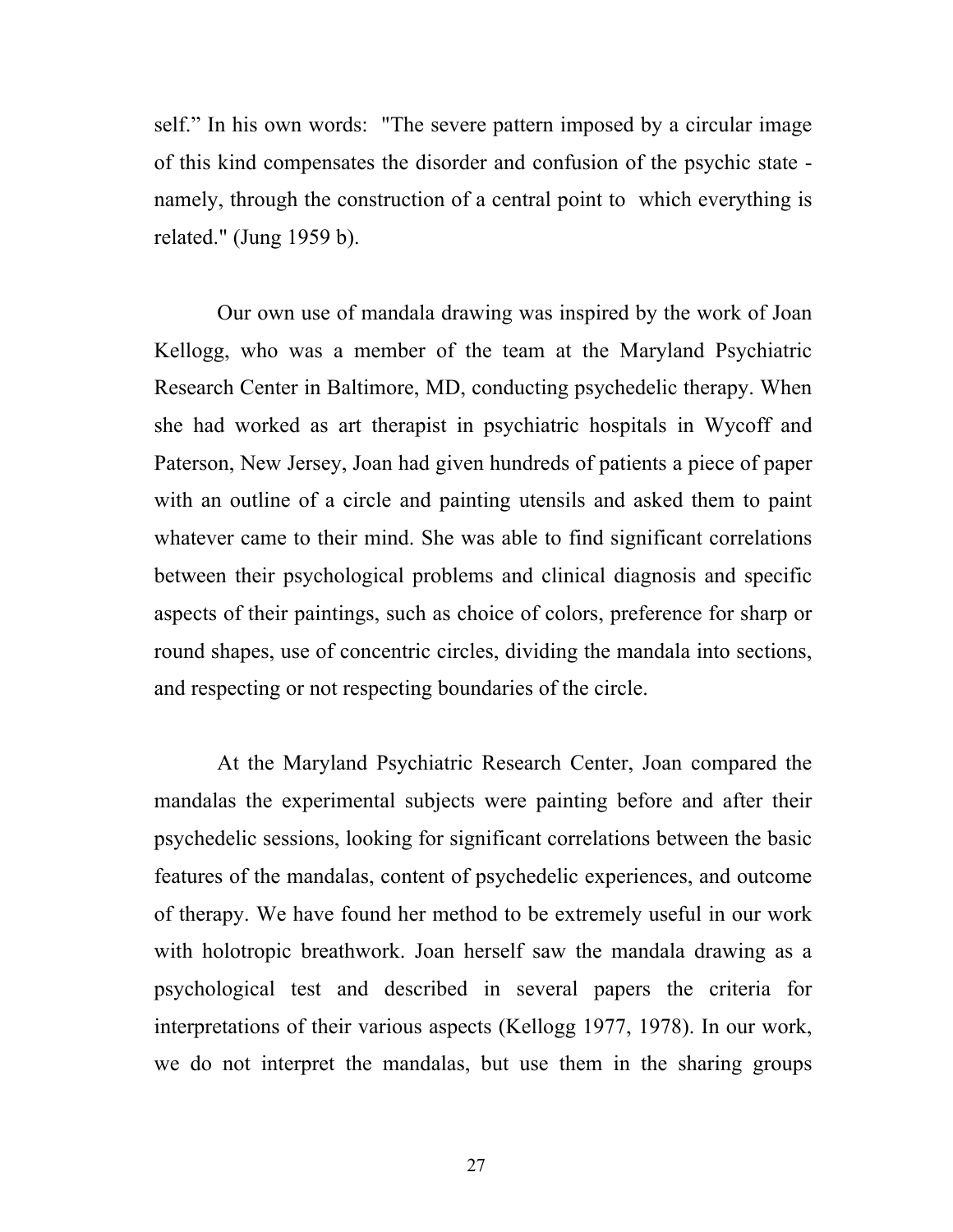simply as a source of information about the breathers' experiences. We will describe the work with the mandalas in a later section of this paper.

An interesting alternative to mandala drawing is the method of "SoulCollage" developed by Seena B. Frost (Frost 2001). Many participants in holotropic workshops, training, and therapy, experience psychological blocks when they are confronted with the task to draw or paint. As we mentioned earlier, this usually has its roots in some traumatic experiences that they had as children with their teachers and/or peers in art classes or in their generally low self-esteem that makes them doubt their abilities and paralyzes their performance. "SoulCollage" helps these people overcome their emotional blocks and resistances; it is a creative process which anyone can do, since it uses already existing paintings or photographs.

Instead of drawing and painting utensils, participants receive a rich selection of illustrated magazines, catalogues, calendars, greeting cards, and postcards. They can also bring their personal photos from the family album or pictures of people, animals, and landscapes they have themselves taken. Using scissors, they cut out pictures or fragments thereof that seem appropriate to portray their experience; they fit them together and glue them on pre-cut mat board cards. If they participate in ongoing groups, they end up eventually with a deck of cards, which have deep personal meaning for them. They can take these cards to a friend's house, to sessions of individual therapy or support groups, or use them as decorations in their home.

28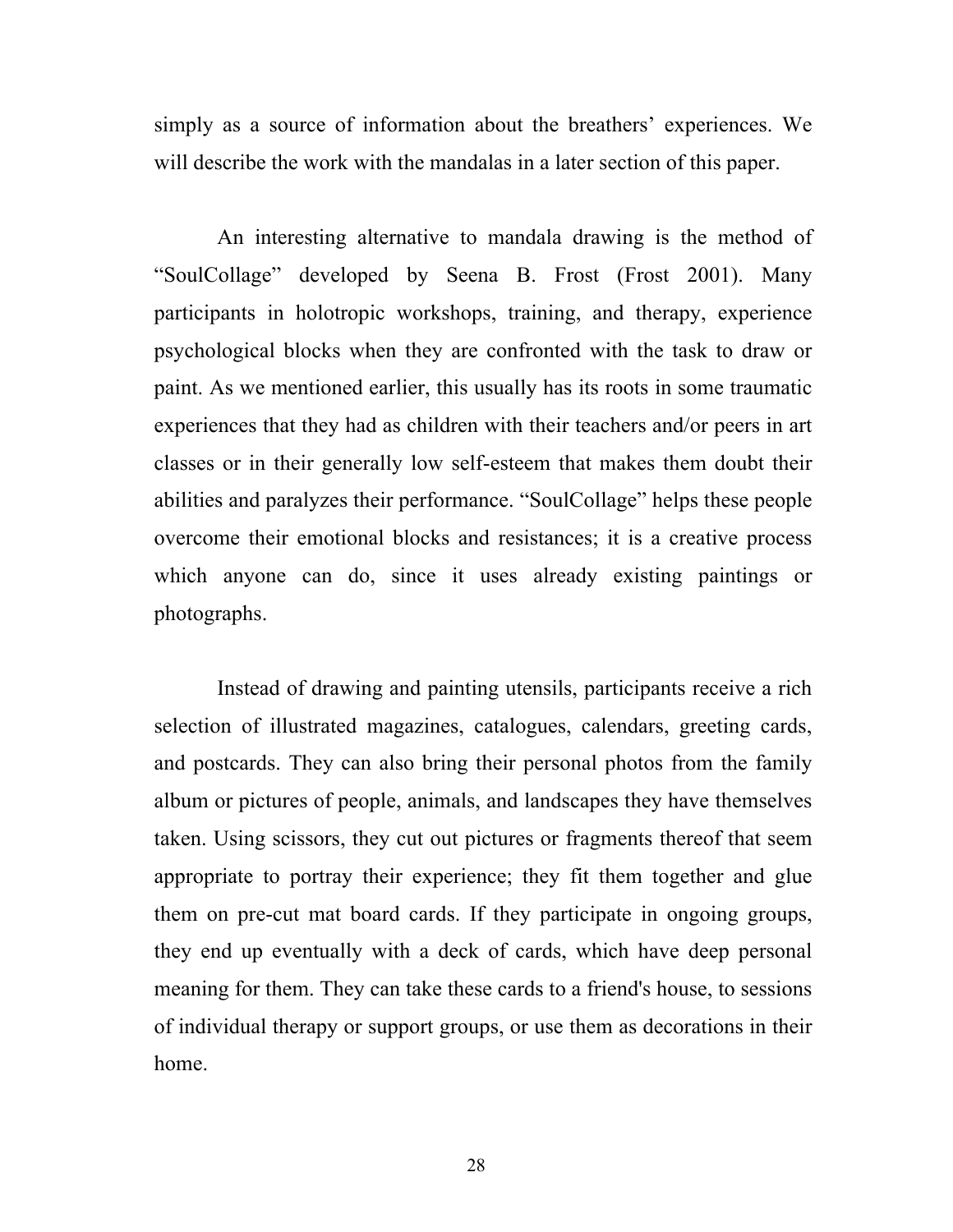#### **The Course of Holotropic Sessions**

The nature and course of holotropic sessions varies considerably from person to person and in the same person also from session to session. Some individuals remain entirely quiet and almost motionless. They might have very profound experiences, yet give the impression to an external observer that nothing is happening or that they are sleeping. Others are agitated and show rich motor activity. They experience violent shaking and complex twisting movements, roll and flail around, assume fetal positions, behave like infants struggling in the birth canal, or look and act like newborns. Also crawling, slithering, swimming, digging, or climbing movements are quite common.

Occasionally, the movements and gestures can be extremely refined, complex, quite specific, and differentiated. They can take the form of strange animal movements emulating snakes, birds, or feline predators and be associated with corresponding sounds. Sometimes breathers assume spontaneously various yogic postures and gestures (*asanas* and *mudras*) with which they are not intellectually familiar. Occasionally, the automatic movements and/or sounds resemble ritual or theatrical performances from different cultures - shamanic practices, Javanese dances, the Balinese monkey chant, Japanese Kabuki, or talking in tongues reminiscent of the Pentecostal meetings.

The emotional qualities observed in holotropic sessions cover a very wide range. On one side of the spectrum, one can encounter feelings of extraordinary well-being, profound peace, tranquillity, serenity, bliss,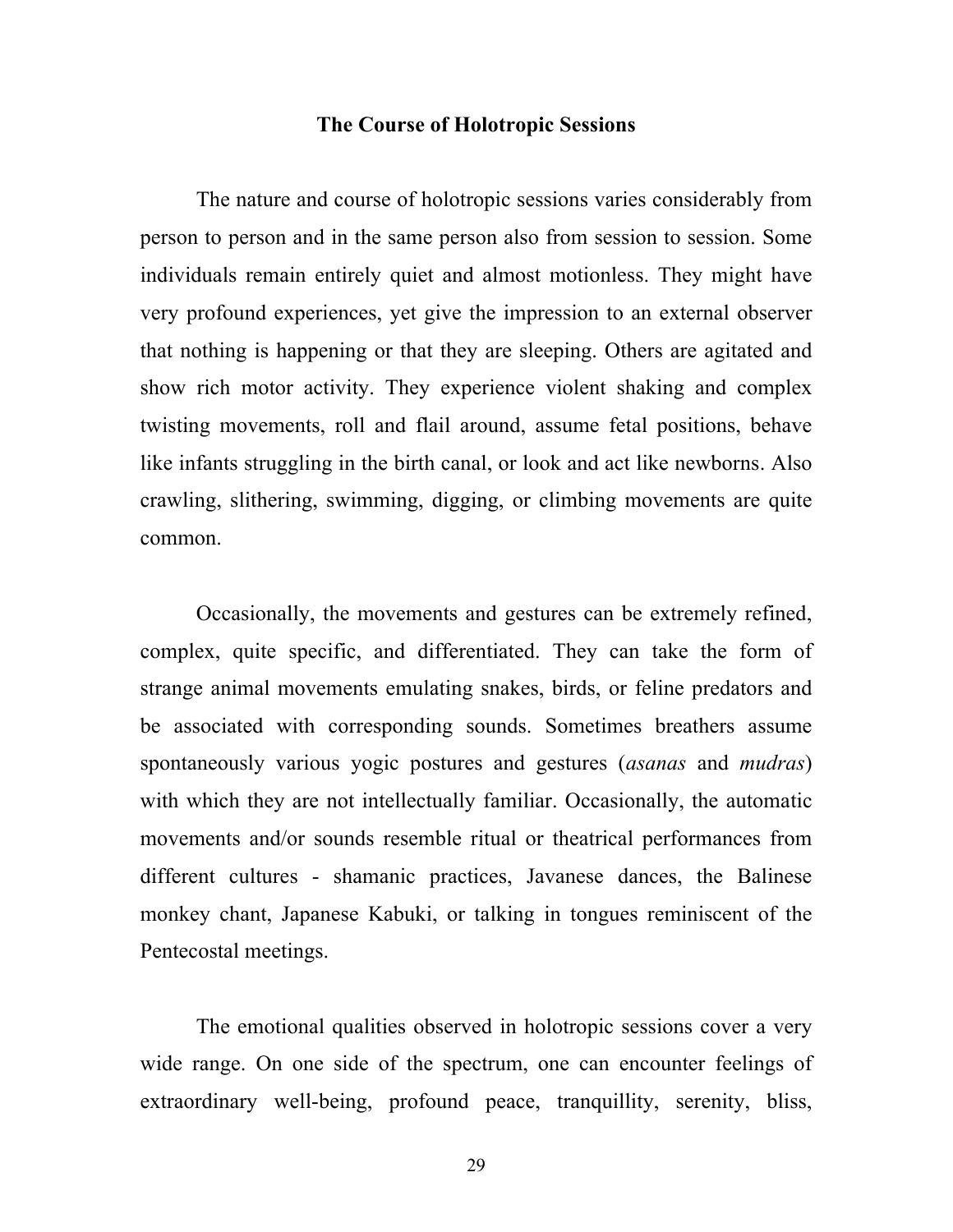cosmic unity, or ecstatic rapture. On the other side of the same spectrum are episodes of indescribable terror, consuming guilt, or murderous aggression, and a sense of eternal doom. The intensity of these extraordinary emotions can transcend anything that can be experienced or even imagined in the everyday state of consciousness. These extreme emotional states are usually associated with experiences that are perinatal or transpersonal in nature.

In the middle band of the experiential spectrum observed in holotropic breathwork sessions are less extreme emotional qualities that are closer to what we know from our daily existence - episodes of anger, anxiety, sadness, hopelessness, and feelings of failure, inferiority, shame, guilt or disgust. These are typically linked to biographical memories; their sources are traumatic experiences from infancy, childhood, and later periods of life. Their positive counterparts are feelings of happiness, emotional fulfillment, joy, sexual satisfaction, and general increase in zest.

As I mentioned earlier, in some instances faster breathing does not induce any physical tensions or difficult emotions, but leads directly to increasing relaxation, sense of expansion and well-being, and visions of light. The breather can feel flooded with feelings of love and experiences of mystical connection to other people, nature, the entire cosmos, and God. More frequently, these positive emotional states arise at the end of the holotropic sessions, after the challenging and turbulent parts of the experience have been worked through.

It is surprising how many people in our culture, because of strong Protestant ethics or for some other reasons, have great difficulties accepting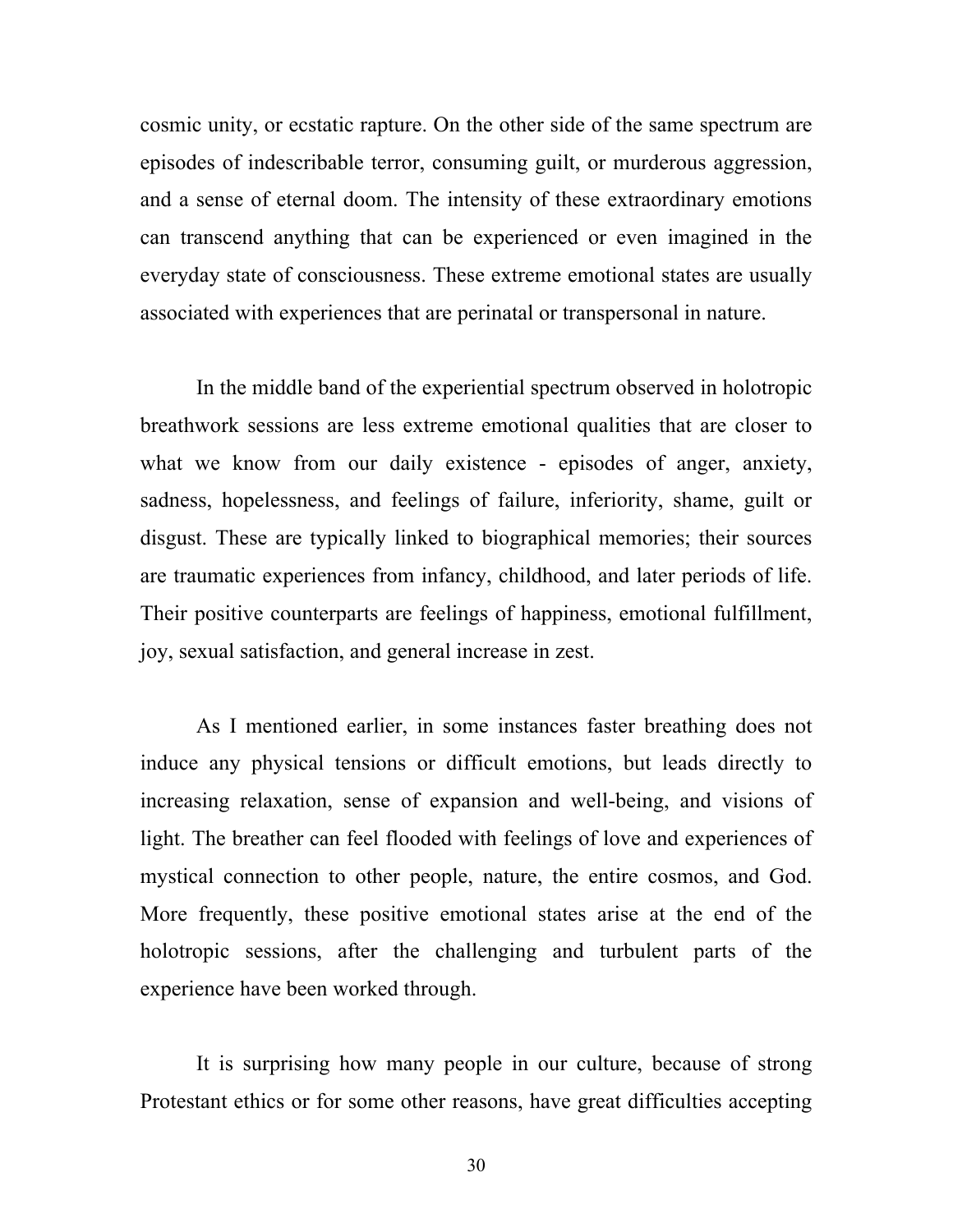ecstatic experiences, unless they follow suffering and hard work, or even then. They often respond to them with a strong sense of guilt or with a feeling that they do not deserve them. It is also common, particularly in mental health professionals, to react to positive experiences with mistrust and suspicion that they hide and mask some particularly painful and unpleasant material. It is very important under these circumstances to assure the breathers that positive experiences are extremely healing and encourage them to accept them without reservation as unexpected grace.

A typical result of a holotropic breathwork session is profound emotional release and physical relaxation. After a successful and wellintegrated session, many people report that they feel more relaxed than they have ever felt in their life. Continued accelerated breathing thus represents an extremely powerful and effective method of stress reduction and it is conducive to emotional and psychosomatic healing. Another frequent result of this work is connection with the numinous dimensions of one's own psyche and of existence in general. This is also frequent occurrence in ritual and spiritual practices of many cultures and ages.

The healing potential of breath is particularly strongly emphasized in Kundalini yoga. There episodes of faster breathing are used in the course of meditative practice (*bastrika*) or occur spontaneously as part of the emotional and physical manifestations known as *kriyas*. This is consistent with my own view that similar spontaneous episodes occurring in psychiatric patients and referred to as the *hyperventilation syndrome*, are attempts at self-healing. They should be encouraged and supported rather than routinely suppressed, which is the common medical practice.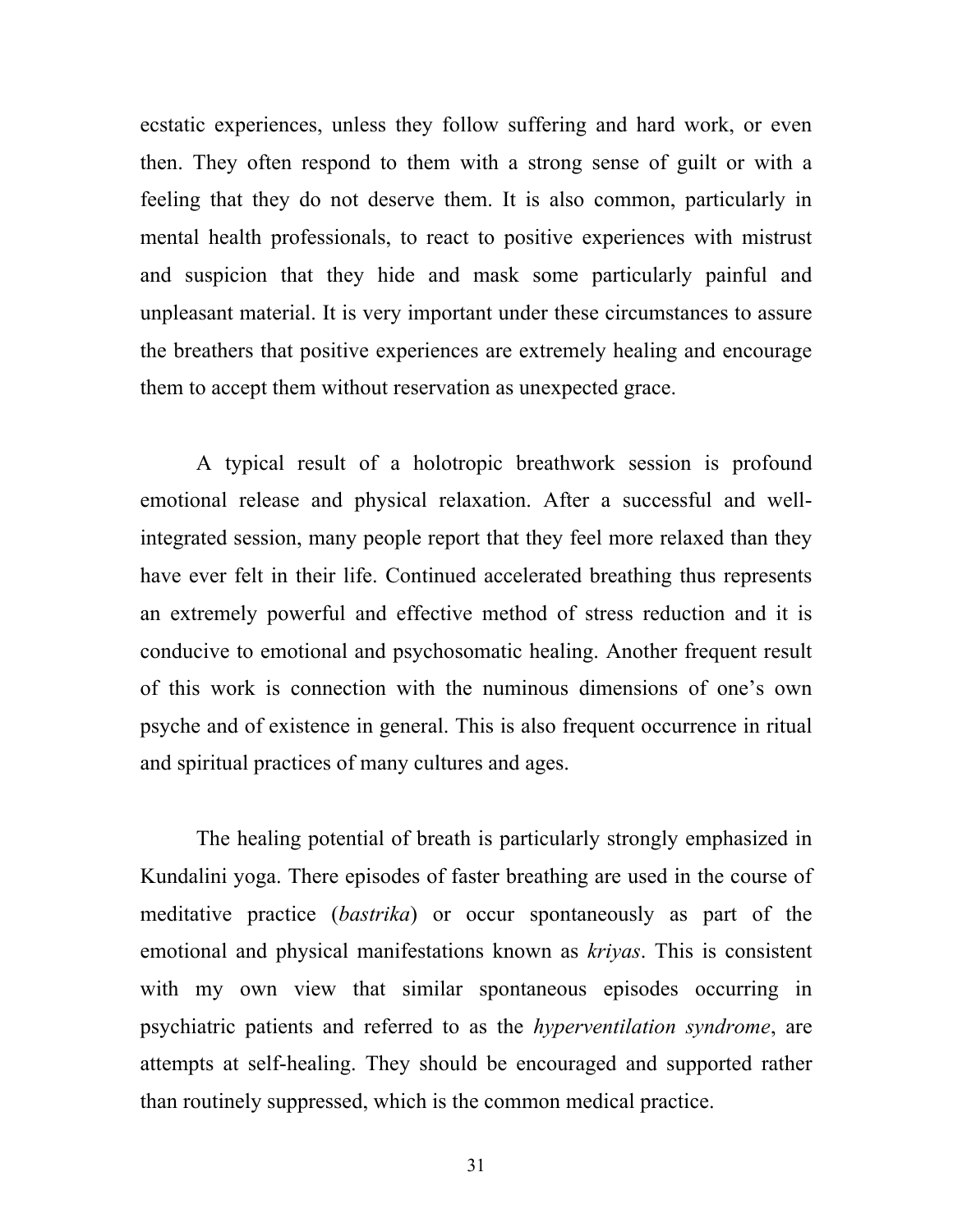Holotropic breathwork sessions vary in their duration from individual to individual and, in the same individual, also from session to session. It is essential for the best possible integration of the experience that the facilitators and sitters stay with the breather as long as he or she is in process and has unusual experiences. In the terminal stage of the session, good bodywork can significantly facilitate emotional and physical resolution. Intimate contact with nature can also have a very calming and grounding effect and help the integration of the session. Particularly effective in this regard is exposure to water, such as a stay in a hot tub or swim in a pool, a lake, or in the ocean.

## **Mandala Drawing and the Sharing Groups**

When the session is completed and the breather returns to the ordinary state of consciousness, the sitter accompanies him or her to the mandala room. This room is equipped with a variety of art supplies, such as pastels, magic markers, and watercolors, as well as large drawing pads. On the sheets of these pads are pencil drawings of circles about the size of dinner plates. The breathers are asked to sit down, meditate on their experience, and then find a way of expressing what happened to them during the session by using these tools.

There are no specific guidelines for the mandala drawing. Some people simply produce color combinations, others construct geometrical mandalas or figurative drawings or paintings. The latter might represent a vision that occurred during the session or a pictorial travelogue with several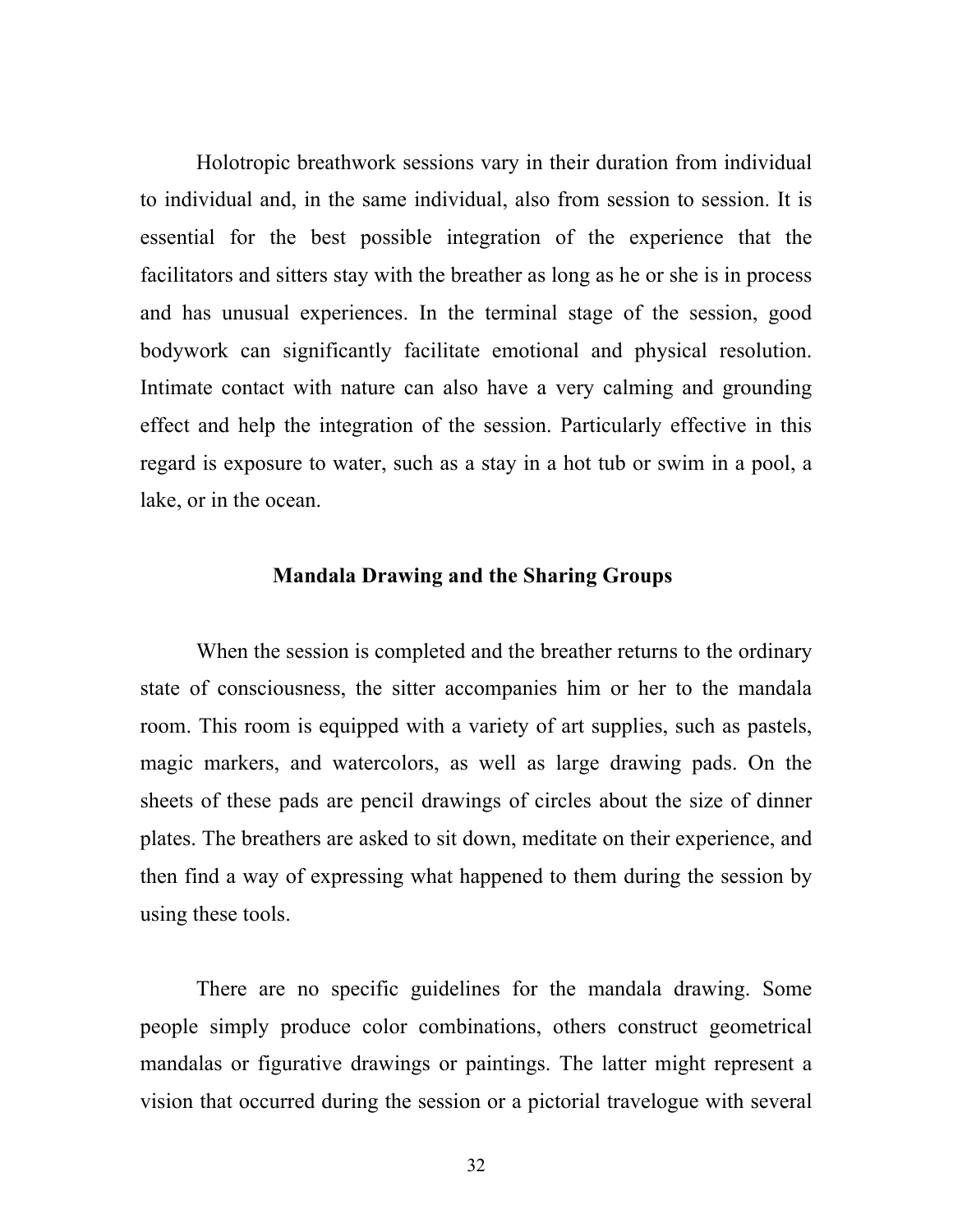distinct sequences. On occasion, the breather decides to document a single session with several mandalas reflecting different aspects or stages of the session. In rare instances, the breather has no idea what he or she is going to draw and produces an automatic drawing.

We have seen instances when the mandala did not illustrate the immediately preceding session, but actually anticipated the session that followed. This is in congruence with C. G. Jung's idea that the products of the psyche cannot be fully explained from preceding historical events. In many instances, they have not just a retrospective, but also a prospective aspect. Some mandalas thus reflect a movement in the psyche that Jung called *the individuation process* and reveal its forthcoming stage*.* A possible alternative to mandala drawing is sculpting with clay. We introduced this method when we had in our group participants who were blind and could not draw a mandala. It was interesting to see that some of the other participants preferred to use this medium, when it was available, or opted for a combination mandala/three-dimensional figure.

Later during the day, breathers bring their mandalas to a sharing session, in the course of which they talk about their experiences. The strategy of the facilitators who lead the group is to encourage maximum openness and honesty in sharing the experience. Willingness of participants to reveal the content of their sessions, including various intimate details, is conducive to bonding and development of trust in the group. It encourages others to share with equal honesty, which deepens, intensifies, and accelerates the therapeutic process.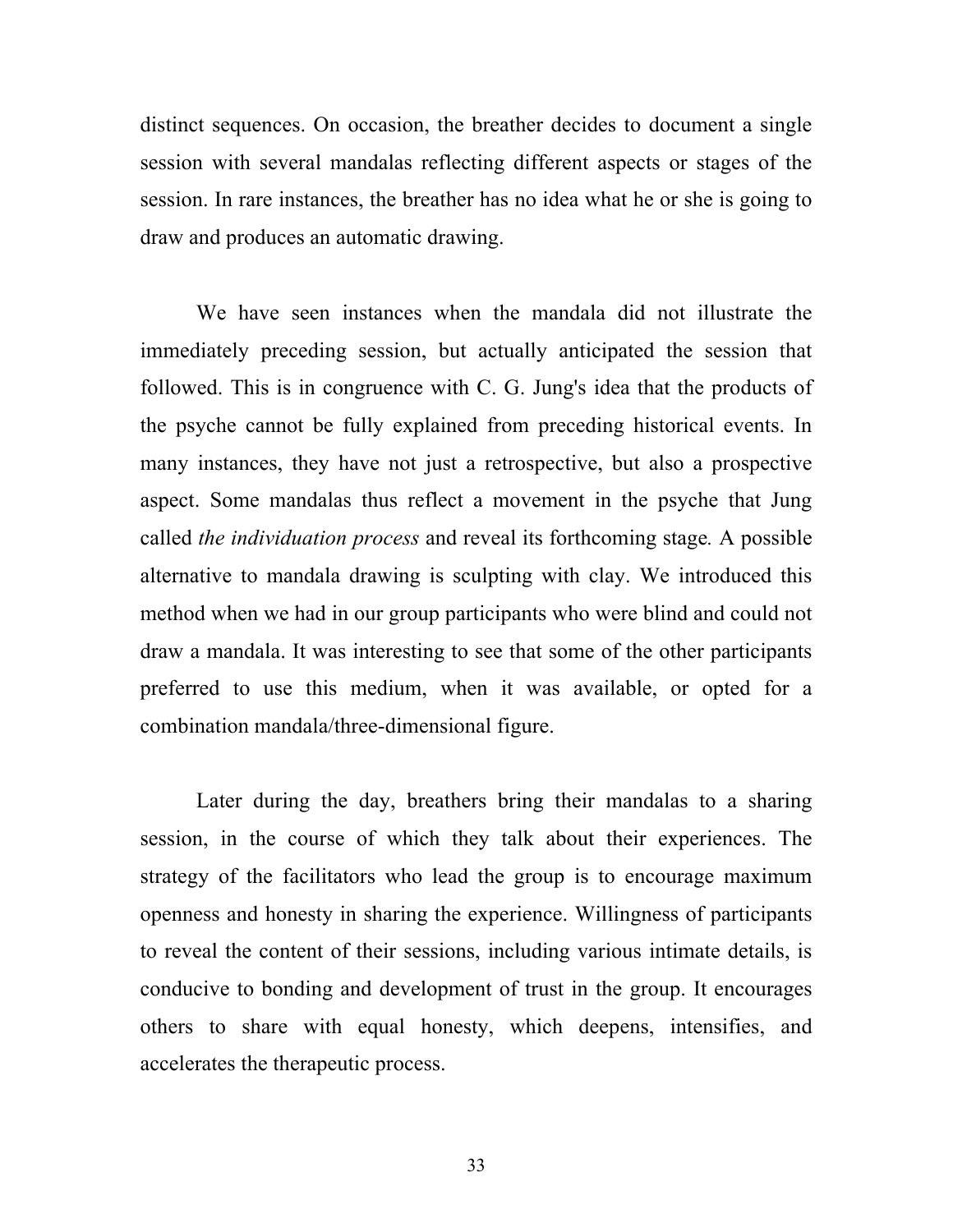In contrast with the practice of most psychotherapeutic schools, facilitators abstain from interpreting the experiences of participants. The reason for it is the lack of agreement among the existing schools concerning the functioning of the psyche, its principal motivating forces, and the cause and meaning of the symptoms. Under these circumstances, any interpretations are questionable and arbitrary. Another reason for staying away from interpretations is the fact that psychological contents are typically overdetermined and are meaningfully related to several levels of the psyche. Giving a supposedly definitive explanation or interpretation carries the danger of freezing the process and interfering with therapeutic progress.

A more productive alternative is to ask questions that help to elicit additional information from the perspective of the client who, being the experiencer, is the ultimate expert as far as his or her experience is concerned. When we are patient and resist the temptation to share our own impressions, participants very often find their own explanations that best fits their experiences. On occasion, it can be very helpful to share our observations from the past concerning similar experiences or point out connections with experiences of other members of the group. When the experiences contain archetypal material it can be very helpful to use C. G. Jung's method of *amplification* – pointing out parallels between a particular experience and similar mythological motifs from various cultures - or to consult a good dictionary of symbols.

## **Follow-Up and Use of Complementary Techniques**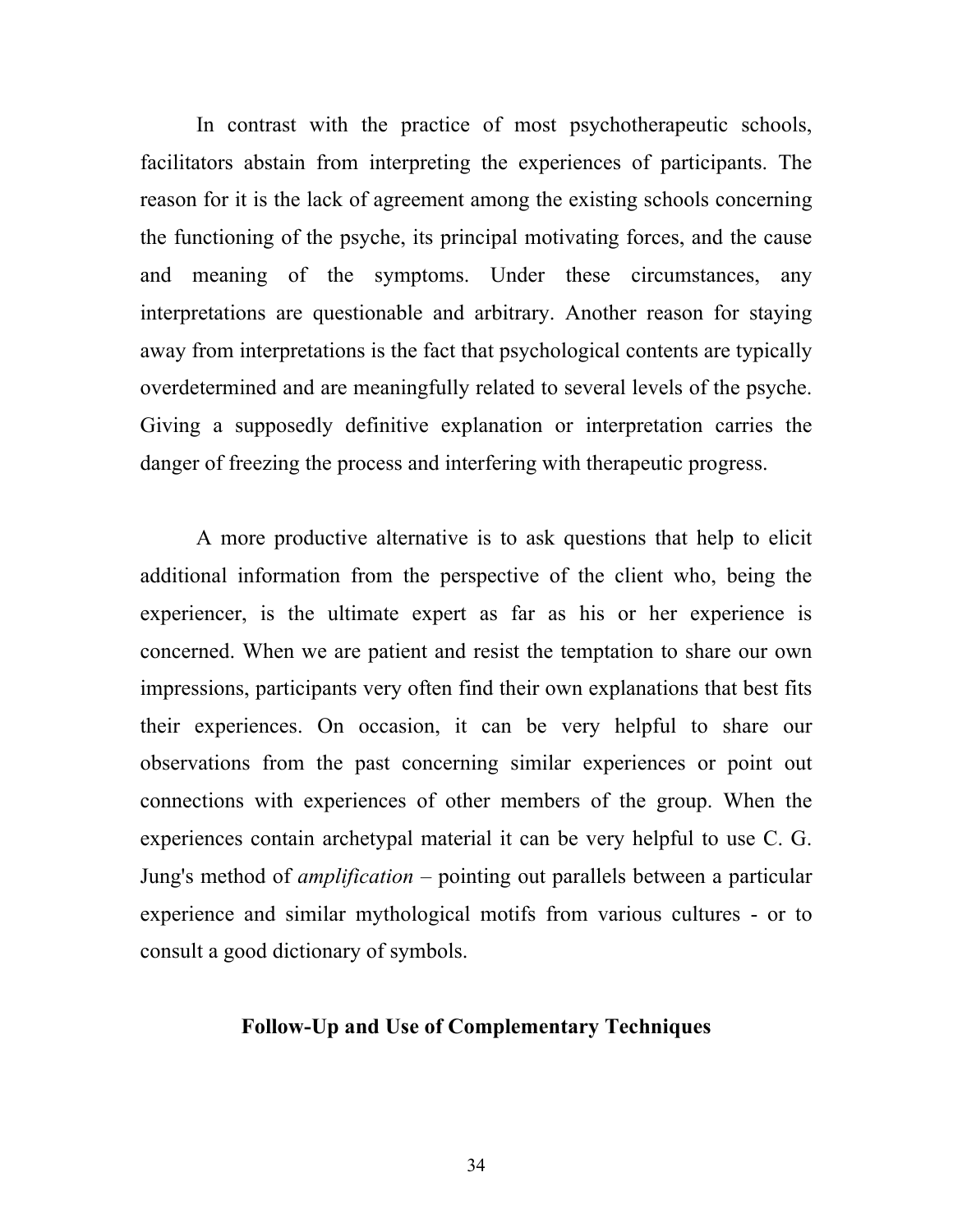On the days following intense sessions that involved a major emotional breakthrough or opening, a wide variety of complementary approaches can facilitate good integration. Among them are discussions about the session with an experienced facilitator, writing down the content of the experience, drawing additional mandalas, meditation, and movement meditation, such as hatha yoga, tai-chi, or qi-gong. Good bodywork with a practitioner who allows emotional expression, jogging, swimming, and other forms of physical exercise, or expressive dancing can be very useful, if the holotropic experience freed excess of previously pent-up physical energy. A session of Dora Kalff's Jungian sandplay (Kalff and Kalff 2004), Fritz Perls' Gestalt therapy (Perls 1973), Jacob Moreno's psychodrama (Moreno 1948), or Francine Shapiro's eye movement desensitization and reprocessing (EMDR) (Shapiro 2001), can be of great help in refining insights into the holotropic experience and understanding its content.

## **Therapeutic Potential of Holotropic Breathwork**

Christina and I have developed and practiced holotropic breathwork outside of the professional setting - in our monthlong seminars and shorter workshops at the Esalen Institute, in various breathwork workshops in many other parts of the world, and in our training program for facilitators. I have not had the opportunity to test the therapeutic efficacy of this method in the same way I had been able to do in the past when I conducted psychedelic therapy. The psychedelic research at the Maryland Psychiatric Research Center involved controlled clinical studies with psychological testing and a systematic, professionally conducted follow-up.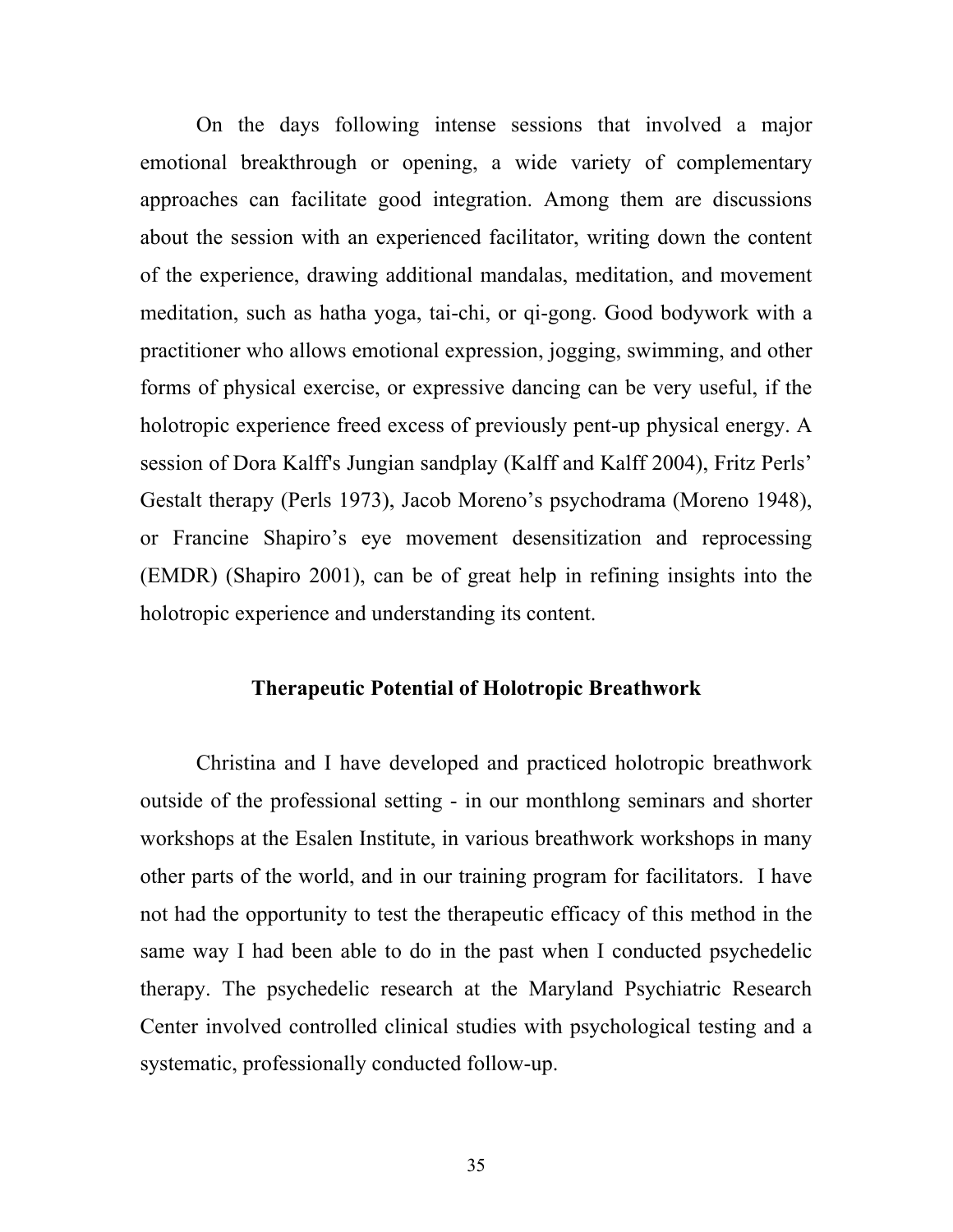However, the therapeutic results of holotropic breathwork have often been so dramatic and meaningfully connected with specific experiences in the sessions that I have no doubt holotropic breathwork is a viable form of therapy and self-exploration. We have seen over the years numerous instances when participants in the workshops and the training were able to break out of depression that had lasted several years, overcome various phobias, free themselves from consuming irrational feelings, and radically improve their self-confidence and self-esteem. We have also witnessed on many occasions disappearance of severe psychosomatic pains, including migraine headaches, and radical and lasting improvements or even complete clearing of psychogenic asthma. On many occasions, participants in the training or workshops favorably compared their progress in several holotropic sessions to years of verbal therapy.

When we talk about evaluating the efficacy of powerful forms of experiential psychotherapy, such as work with psychedelics or holotropic breathwork, it is important to emphasize certain fundamental differences between these approaches and verbal forms of therapy. Verbal psychotherapy often extends over a period of years and major exciting breakthroughs are rare exceptions rather than commonplace events. When changes of symptoms occur, it happens on a broad time scale and it is difficult to prove their causal connection with specific events in therapy or the therapeutic process in general. By comparison, in a psychedelic or holotropic session, powerful changes can occur in the course of a few hours and they can be convincingly linked to a specific experience.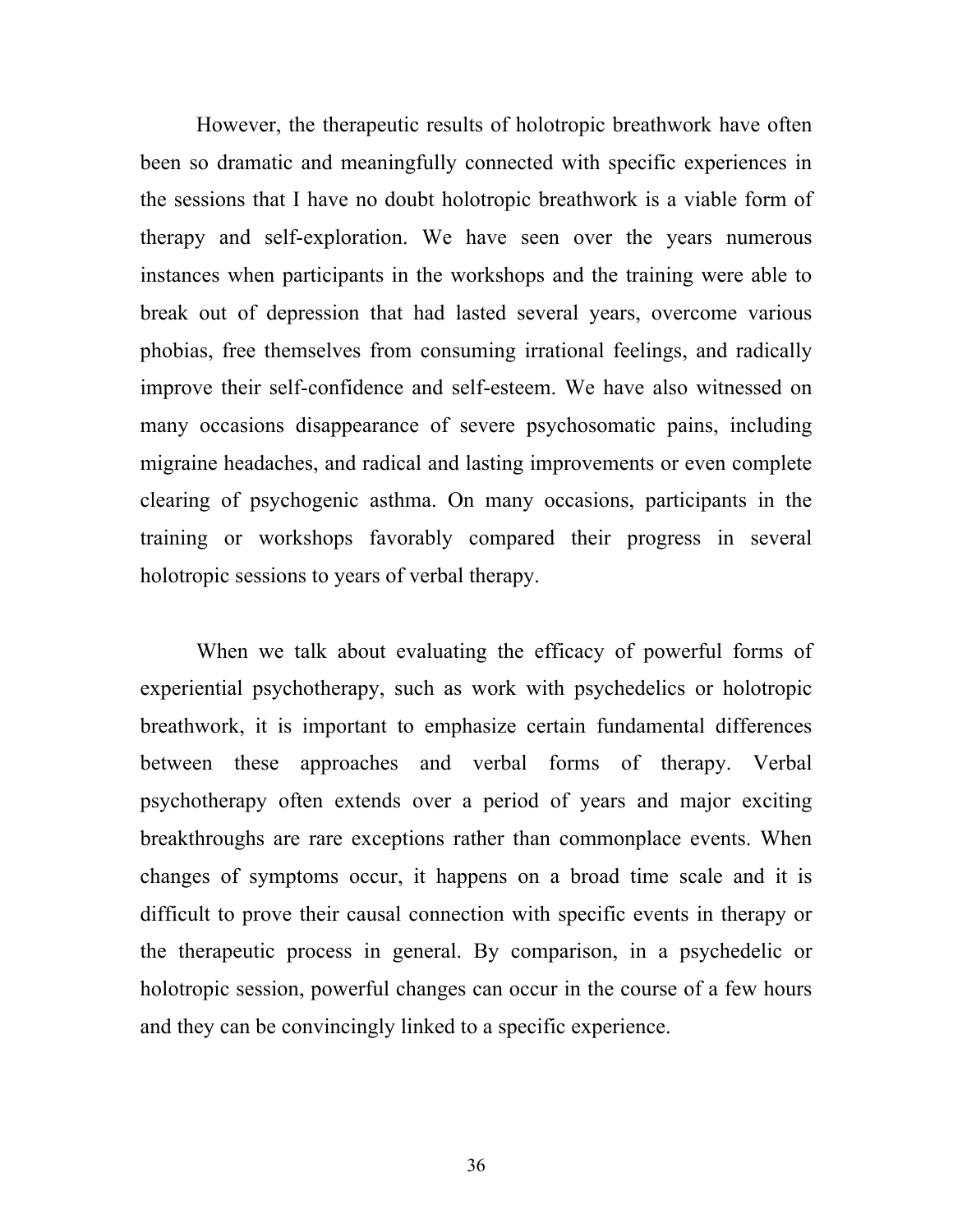The changes observed in holotropic therapy are not limited to conditions traditionally considered emotional or psychosomatic. In many cases, holotropic breathwork sessions led to dramatic improvement of physical conditions that in medical handbooks are described as organic diseases. Among them was clearing of chronic infections (sinusitis, pharyngitis, bronchitis, and cystitis) after bioenergetic unblocking opened blood circulation in the corresponding areas. Unexplained to this day remains solidification of bones in a woman with osteoporosis that occurred in the course of holotropic training.

We have also seen restitution of full peripheral circulation in twelve people suffering from Raynaud's disease, a disorder that involves coldness of hands and feet accompanied by dystrophic changes of the skin. In several instances, holotropic breathwork led to striking improvement of arthritis. In all these cases, the critical factor conducive to healing seemed to be release of excessive bioenergetic blockage in the afflicted parts of the body followed by vasodilation. The most astonishing observation in this category was a dramatic remission of advanced symptoms of Takayasu arteritis, a disease of unknown etiology, characterized by progressive occlusion of arteries in the upper part of the body. It is a condition that is usually considered progressive, incurable, and potentially lethal.

There are many instances, when the therapeutic potential of holotropic breathwork was confirmed in clinical studies conducted by practitioners who had been trained by us and independently use this method in their work. A significant number of clinical studies was also conducted by psychiatrists and psychologists in Russia who have not participated in our training for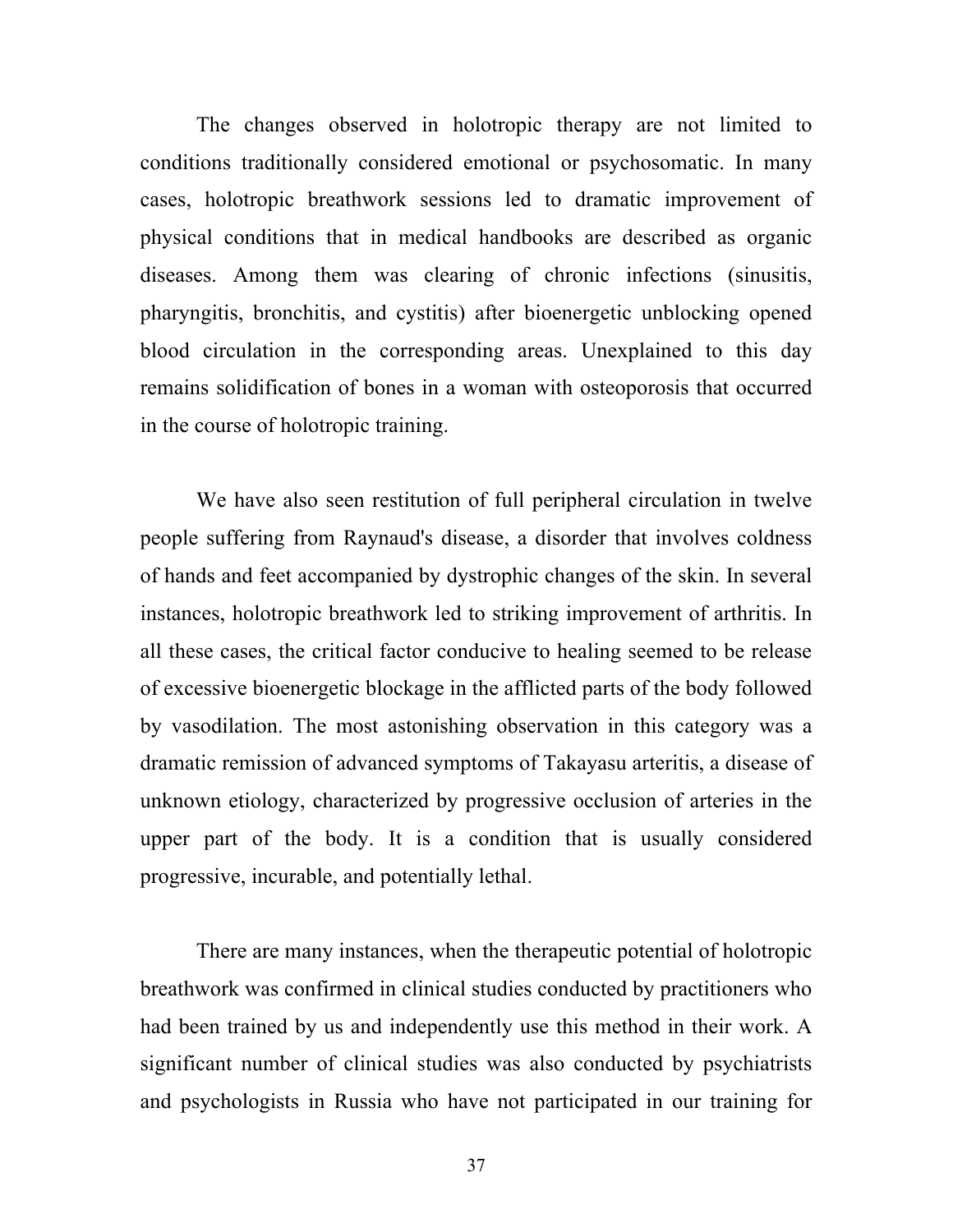facilitators. Some of the studies in both of these categories are listed in a special section of the bibliography of this paper.

On many occasions, we have also had the opportunity to receive informal feedback from people years after their emotional, psychosomatic, and physical symptoms had improved or disappeared after holotropic sessions in our training or in our workshops. This has shown us that the improvements achieved in holotropic sessions are often lasting. I hope that the efficacy of this interesting and promising method of self-exploration and therapy will be in the future confirmed by well-designed extensive clinical research.

# **Physiological Mechanisms Involved In Holotropic Breathwork**

In view of the powerful effect holotropic breathwork has on consciousness, it is interesting to consider the physiological and biochemical mechanisms that might be involved. Many people believe that when we breathe faster, we simply bring more oxygen into the body and the brain. But the situation is actually much more complicated. It is true that faster breathing brings more air and thus oxygen into the lungs, but it also eliminates carbon dioxide  $(CO_2)$  and causes vasoconstriction in certain parts of the body.

Since  $CO<sub>2</sub>$  is acidic, reducing its content in blood increases the alkalinity of the blood (so called pH) and in an alkaline setting relatively less oxygen is being transferred to the tissues. This in turn triggers a homeostatic mechanism that works in the opposite direction: the kidneys excrete urine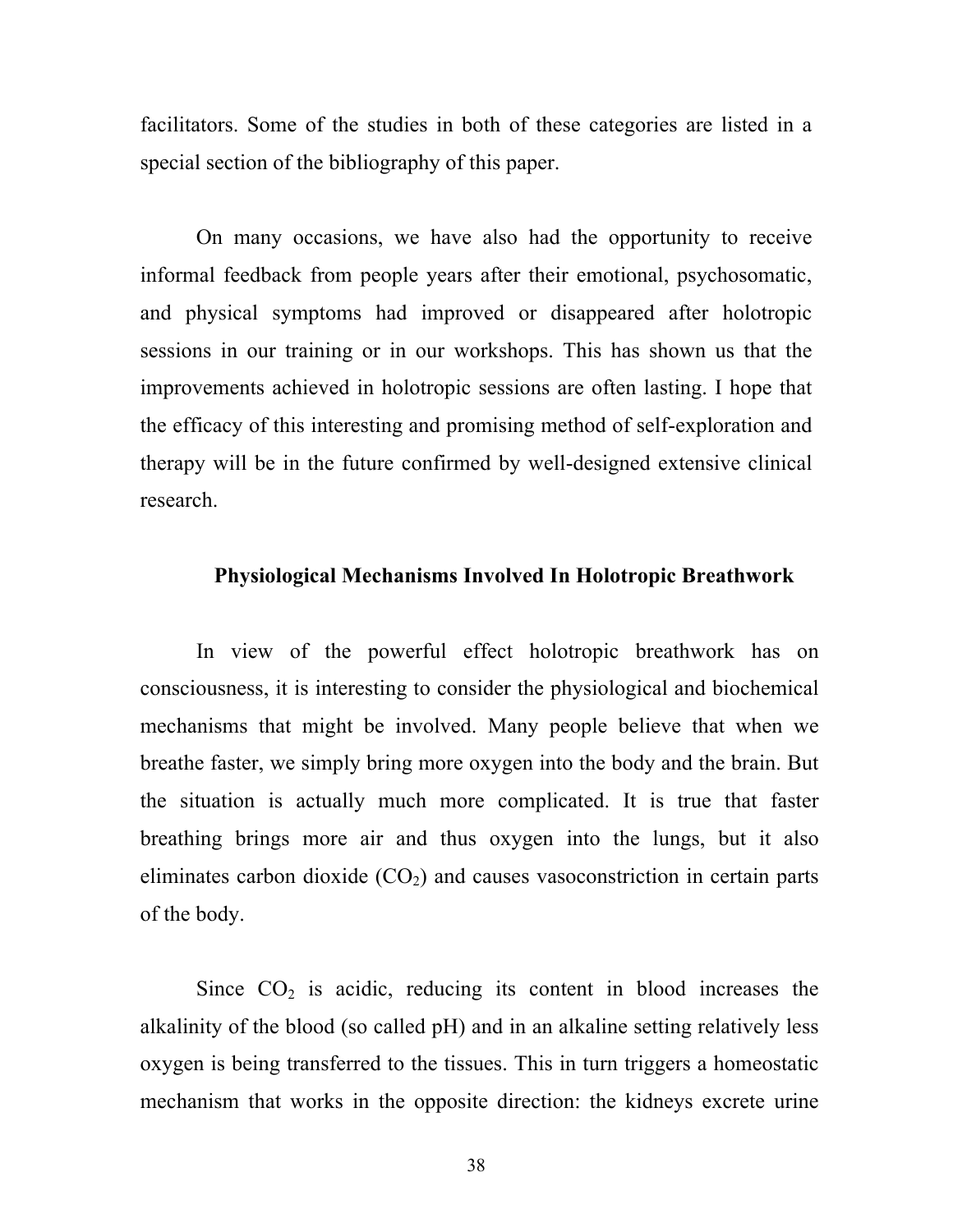that is more alkaline to compensate for this change. The brain is also one of the areas in the body that can respond to faster breathing by vasoconstriction. Since the degree of gas exchange does not depend only on the rate of breathing, but also on its depth, the situation is quite complex and it is not easy to assess the overall situation in an individual case without a battery of specific laboratory examinations.

However, if we take all the above physiological mechanisms into consideration, the situation of people during holotropic breathwork very likely resembles that in high mountains, where there is less oxygen and the  $CO<sub>2</sub>$  level is decreased by compensatory faster breathing. The cerebral cortex, being the youngest part of the brain from an evolutionary point of view, is generally more sensitive to a variety of influences (such as alcohol and anoxia) than the older parts of the brain. This situation would thus cause inhibition of the cortical functions and intensified activity in the archaic parts of the brain, making the unconscious processes more available.

It is interesting that many individuals, and entire cultures, who lived in extreme altitudes, were known for their advanced spirituality. We can think in this context of the yogis in the Himalayas, the Tibetan Buddhists in the Quinzang high plateau, and the Incas in the Peruvian Andes. It is tempting to attribute it to the fact that, in an atmosphere with a lower content of oxygen, they had easy access to transpersonal experiences. However, an extended stay in high elevations leads to physiological adaptations, for example, hyperproduction of red blood cells in the spleen. The acute situation during holotropic breathwork might, therefore, not be directly comparable to an extended stay in high mountains.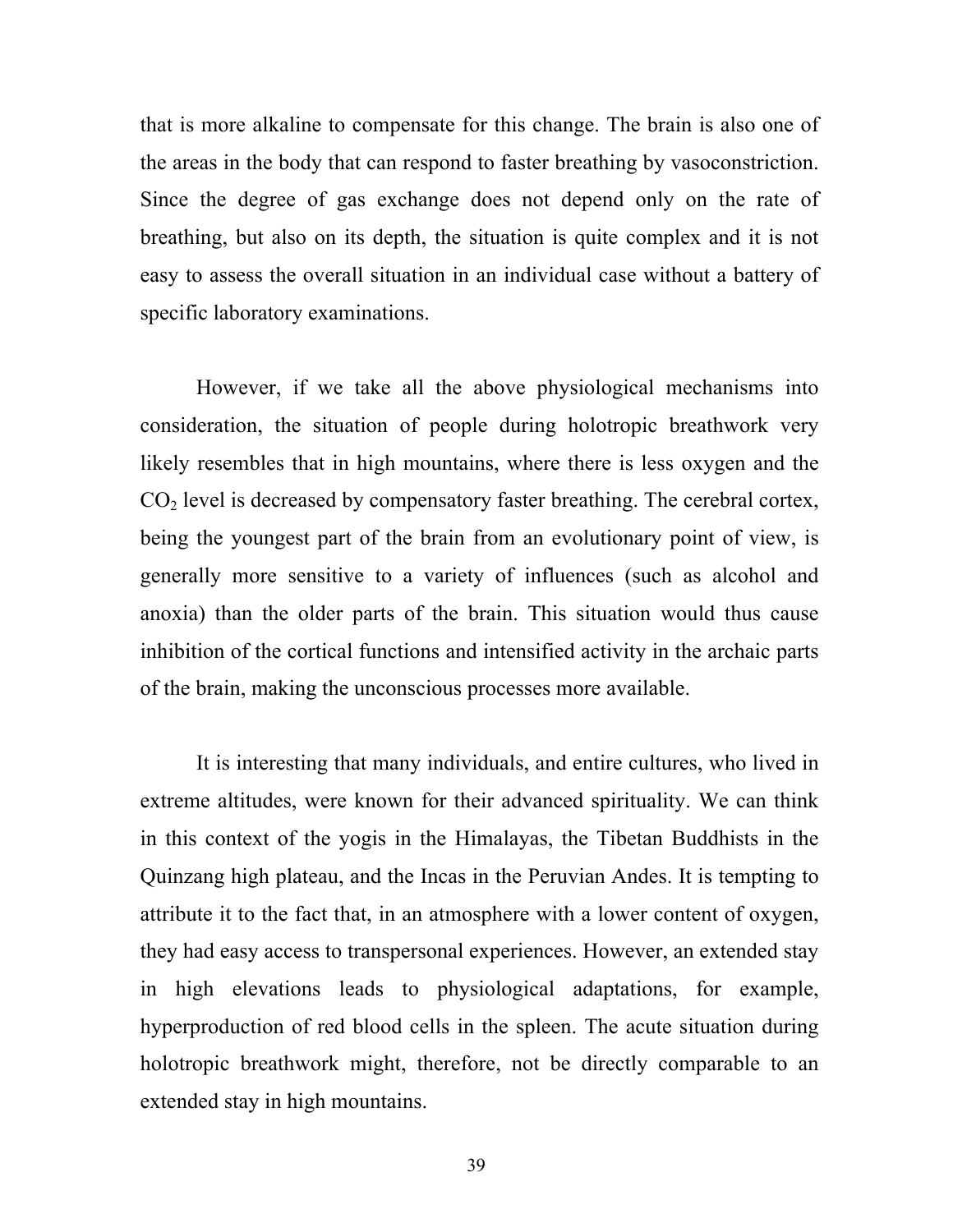In any case, there is a long way from the description of the physiological changes in the brain to the extremely rich array of phenomena induced by holotropic breathwork, such as authentic experiential identification with animals, archetypal visions, or past life memories. This situation is similar to the problem of the psychological effects of LSD. The fact that both of these methods can induce transpersonal experiences in which there is access to accurate new information about the universe through extrasensory channels, makes it difficult to accept that such experiences are stored in the brain.

Aldous Huxley, after having experienced psychedelic states, came to the conclusion that our brain cannot possibly be the source of the rich and fantastic array of phenomena that he had experienced. He suggested that it is more likely that the brain functions like a reducing valve that shields us from an infinitely larger cosmic input. The concepts, such as "memory without a material substrate" (von Foerster 1965), Sheldrake's "morphogenetic fields" (Sheldrake 1981), and Laszlo's "psi field" or "akashic field" (Laszlo 1993) bring important support for Huxley's idea and make it increasingly plausible.

#### ❖

In conclusion, I would like to compare psychotherapy using holotropic states of consciousness, in general, and holotropic breathwork, in particular, with talking therapies. Verbal methods of psychotherapy attempt to get to the roots of emotional and psychosomatic problems indirectly by helping the clients to remember relevant forgotten and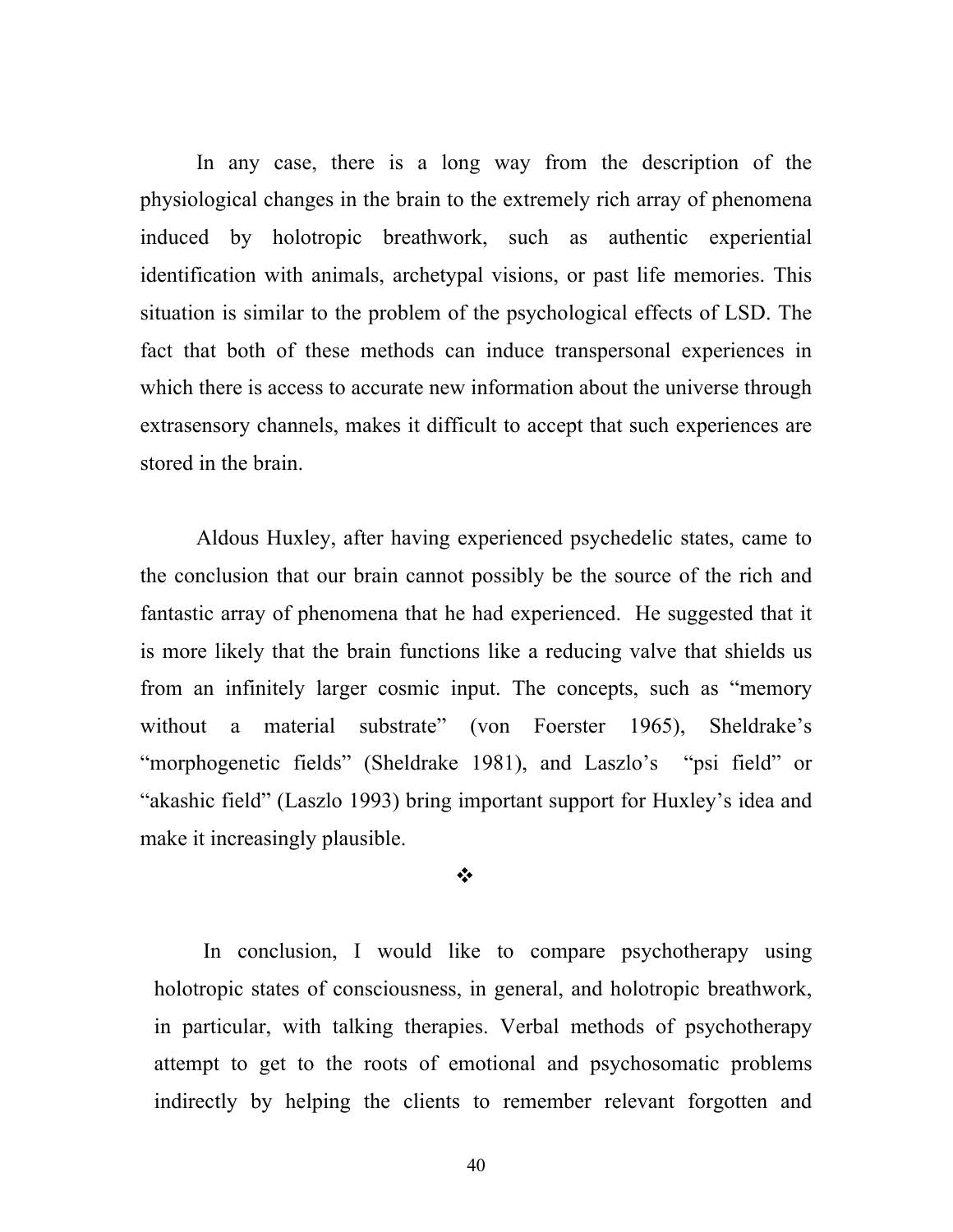repressed events from their life or reconstruct them indirectly by analysis of dreams, symptoms, or distortions of the therapeutic relationship (transference).

Most of verbal psychotherapies also use a model of the psyche, which is limited to postnatal biography and to the Freudian individual unconscious. They also employ techniques that cannot reach the perinatal and transpersonal domains of the psyche and thus the deeper roots of the disorders they are trying to heal. The limitations of verbal therapies are particularly obvious in relation to memories of traumatic events that have a strong physical component, such as difficult birth, episodes of neardrowning, and injuries or diseases. Traumas of this kind cannot be worked through and resolved by talking about them; they have to be relived and the emotions and blocked physical energies attached to them have to be fully expressed.

Other advantages of holotropic breathwork are of economic nature; they are related to the ratio between the number of participants in breathwork groups and the number of facilitators. It was estimated that a classical psychoanalyst was able treat about eighty patients in his or her entire lifetime. In spite of all the changes psychotherapy has undergone since Freud's times, the ratio between the number of clients needing treatment and the number of professional therapists required for this task continues to be very unfavorable.

By comparison, holotropic breathwork utilizes the healing potential of group members, who alternate in the roles of breathers and "sitters."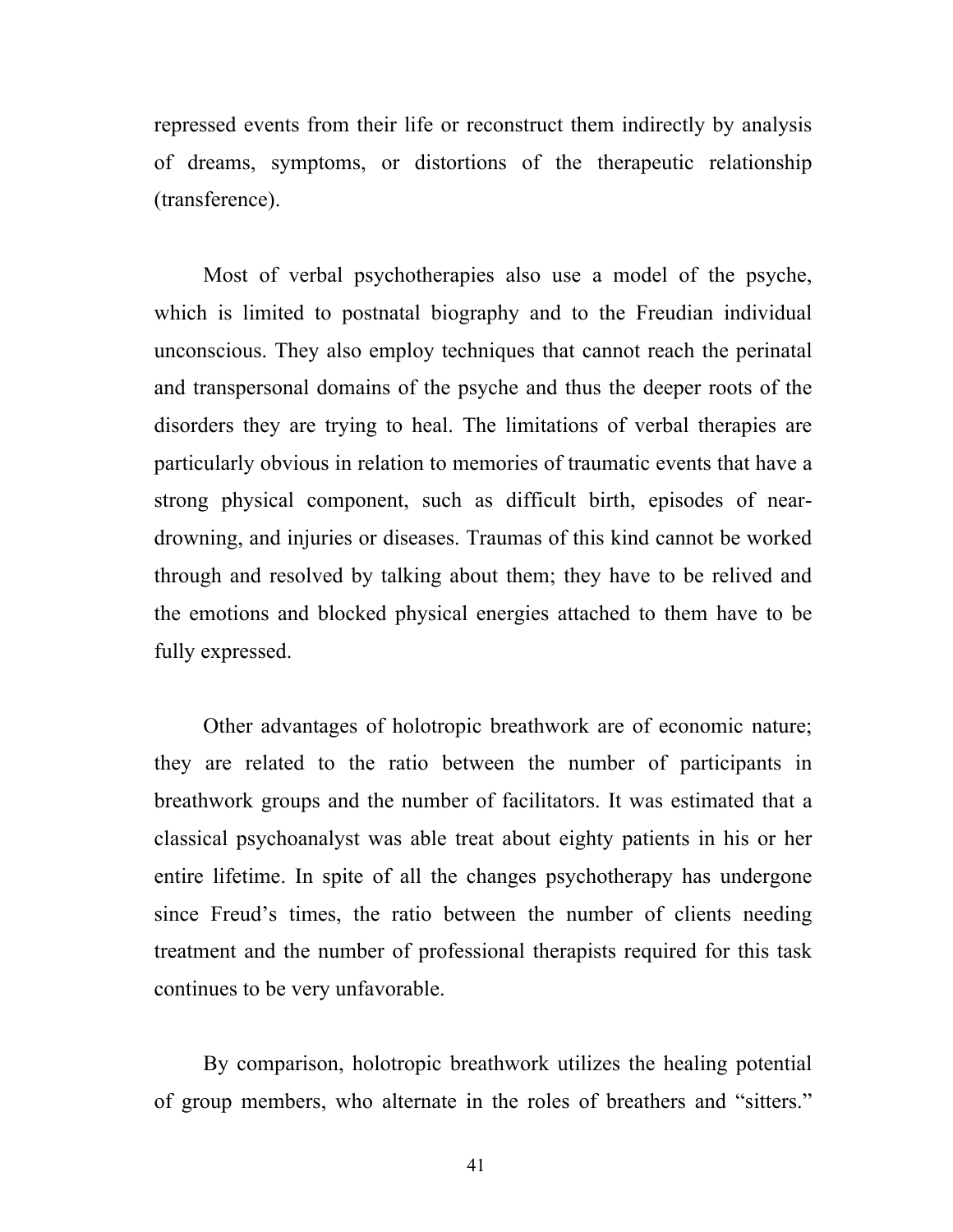Participants do not have any special training to be good sitters. A typical group requires one trained facilitator per eight to ten group participants. Although it might be objected that traditional group psychotherapy has a similar or even better therapist/client ratio, it is important to take into consideration that in breathwork groups each participant has a personal experience focused specifically on his or her problems. Sitters also repeatedly report what a profound experience it was for them to assist others and how much they had learned from it.

We have observed that a significant number of people, who have attended holotropic breathwork sessions, tend to become very interested in the process and decide to enroll in the training for facilitators. The number of people from different countries of the world who have participated in our training and have become certified as facilitators has recently exceeded one thousand. This "chain reaction" effect of holotropic breathwork is a very hopeful sign for the future.

In addition, many people who had experienced verbal psychotherapy before they came to holotropic breathwork often compared favorably the results of a small number of breathwork sessions with what they achieved in years of talking therapy. I hope that in the near future these impressions will be confirmed by well-designed controlled clinical studies.

## **LITERATURE:**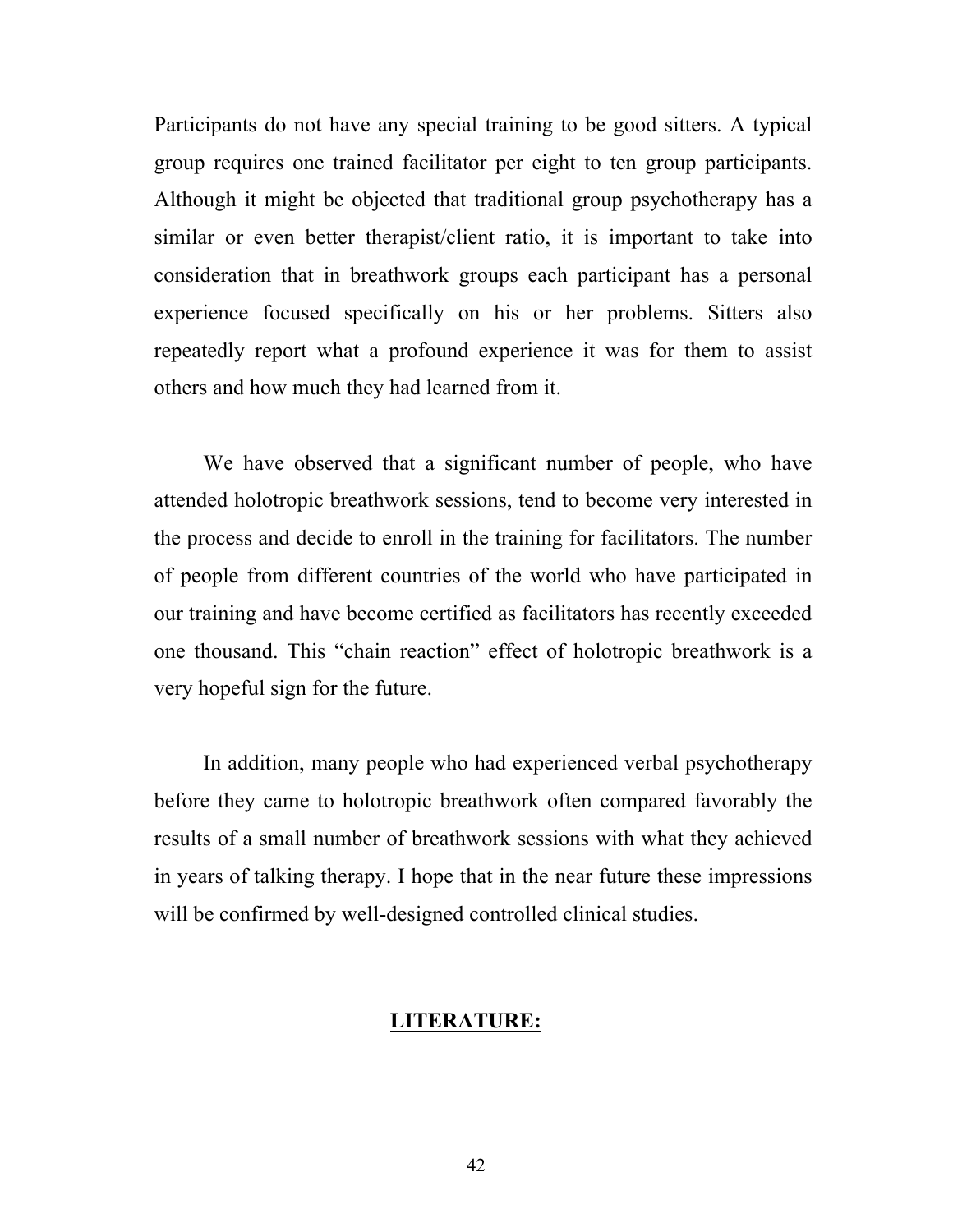- Browne, I. 1990. Psychological Trauma, or Unexperienced Experience. Re-Vision Journal 12(4):21-34,
- Foerster, H. von. 1965. Memory without a Record. In: The Anatomy of Memory (D.P.Kimble, ed.). Palo Alto: Science and Behavior Books.
- Freud,S. and Breuer, J. 1936. Studies in Hysteria, New York: Nervous and Mental Diseases.
- Frost, S. B. 2001. Soul Collage. Santa Cruz, CA: Hanford Mead Publishers.
- Goldman, D. 1952. "The Effect of Rhythmic Auditory Stimulation on the Human Electroencephalogram." EEG and Clinical Neurophysiology.
- Grof, S. 2001. Psychology of the Future: Lessons from Modern Consciousness Research. Albany, NY: State University of New York Press.
- Grof, S. 2006. The Ultimate Journey: Consciousness and the Mystery of Death, MAPS, Sarasota, FL.
- Grof, S. 2007. "Psychology of the Future: Lessons from Modern Consciousness Research." In: Nove perspektivy v psychiatrii, psychologii, a psychoterapii. Breclav: Moravia Press.
- Huxley, A. 1959. The Doors of Perception and Heaven and Hell. Harmondsworth, Middlesex, Great Britain: Penguin Books.
- Jilek, W. J. 1974. Salish Indian Mental Health and Culture Change: Psychohygienic and Therapeutic Aspects of the Guardian Spirit Ceremoniel. Toronto and Montreal: Holt, Rinehart, and Winston of Canada.
- Jilek, W. 1982. Altered States of Consciousness in North American Indian Ceremonials. Ethos 10:326-343.
- Jung, C.G. 1959 a. The Archetypes of the Collective Unconscious. Collective Works, Vol.9.1., Bollingen Series 20., Princeton, NJ: Princeton University Press.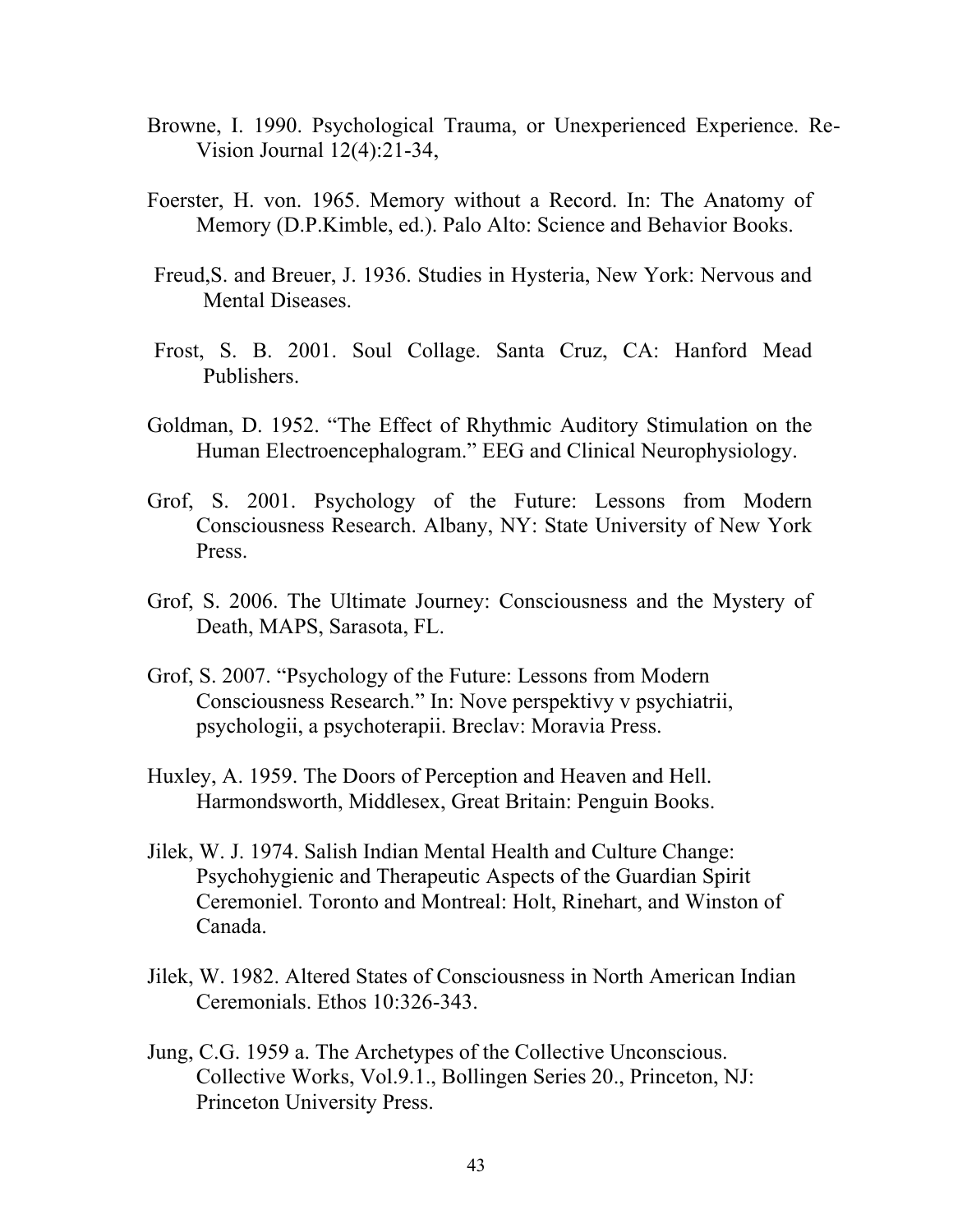- Jung, C.G. 1959 b. Mandala Symbolism. Translated by R.F.C. Hull. Bollingen Series/Princeton,
- Kalff, D. and Kalff, M. 2004. Sandplay: A Psychotherapeutic Approach to the Psyche. Cloverdale, CA: Temenos Press.
- Katz, R. 1976. The Painful Ecstasy of Healing. Psychology Today, December.
- Kellogg, J. 1977. "The Use of the Mandala in Psychological Evaluation and Treatment." Amer.Journal of Art Therapy 16:123.
- Kellogg, J. 1978. Mandala: The Path of Beauty. Baltimore: Mandala Assessment and Research Institute.
- Laszlo, E. 1993. The Creative Cosmos. Edinburgh: Floris Books.
- Laszlo, E. 2004. Science and the Akashic Field: An Integral Theory of Everything. Rochester, VT: Inner Traditions
- Lee, R.B. and DeVore, I. (eds) 1976.Kalahari Hunter-Gatherers: Studies of the !Kung San and Their Neighbors. Cambridge, MA: Harvard University Press.
- Martin, J.. 1965. LSD Analysis. Lecture and film presented at the Second International Conference on the Use of LSD in Psychotherapy held at South Oaks Hospital, May 8-12, Amityville, New York. Paper published in: H. A. Abramson (ed,) The Use of LSD in Psychotherapy and Alcoholism. Indianapolis: Bobbs-Merrill. Pp. 223-238.
- McCririck, P. 1966. "The Importance of Fusion in Therapy and Maturation."
- Moreno, J. L. 1948. Psychodrama and Group Psychotherapy. Annals of the New York Academy of Sciences 49 (6):902-903.
- Neher, A, 1961. "Auditory Driving Observed with Scalp Electrodes in Normal Subjects. Electroencephalography and Clinical Neurophysiology 13:449-451.